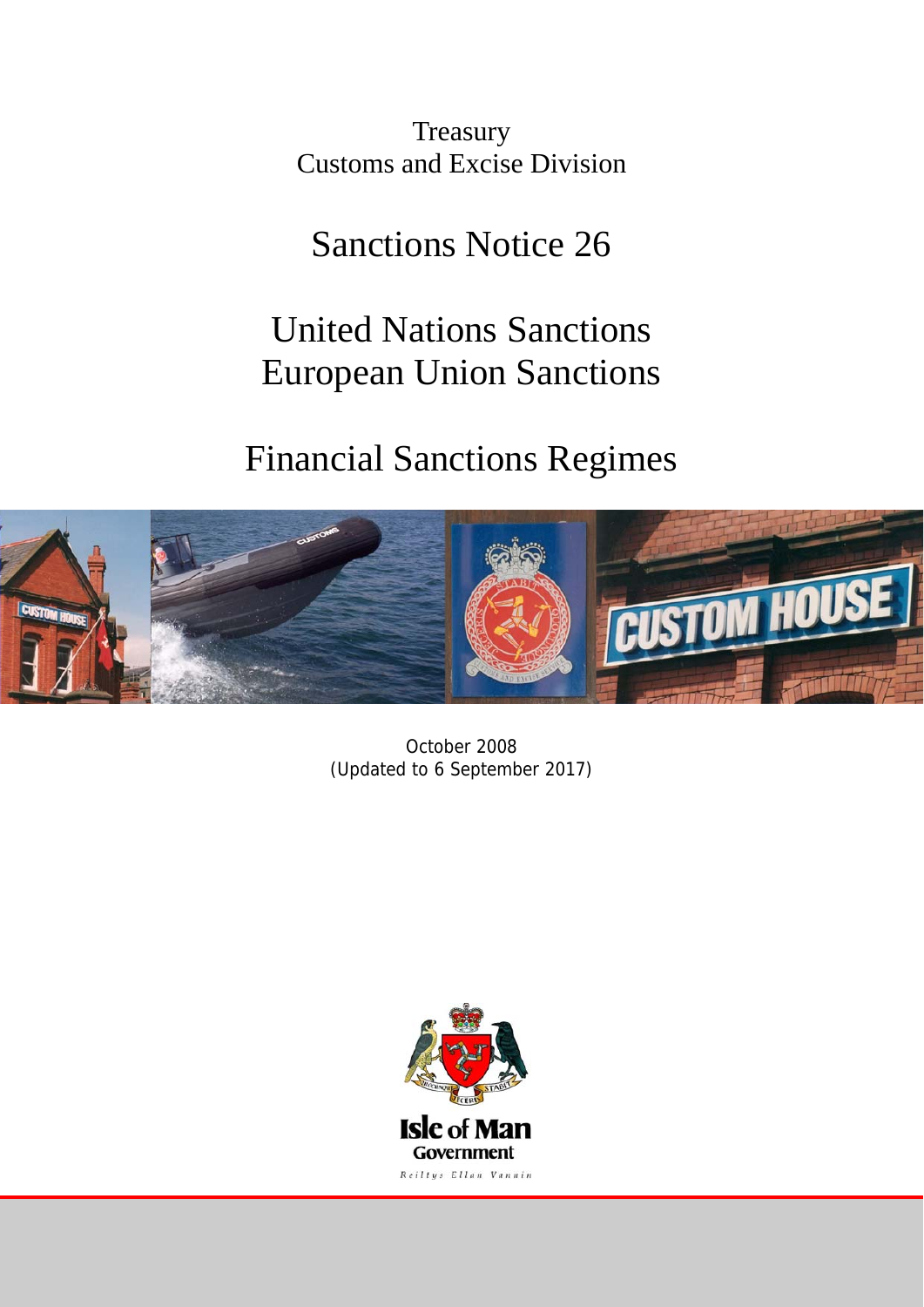## **Index**

About this Notice

Direction

What are sanctions?

Trade sanctions

Domestic sanctions

Introduction

OFAC sanctions

Proscribed organisations

Directions for Financial Institutions

Record-keeping

Frozen accounts

What does "owned", "jointly owned", "held" or "controlled" mean?

Payments involving frozen accounts

Removal from sanctions lists and lifting blocks and freezes of funds, accounts etc.

Suspicion of involvement in criminal activity, terrorism, terrorist financing or links to persons etc affected by a sanctions regime

Various typical offences

Failure to provide information or providing false information

Licences

Exemptions and derogations

UK licences and licences in other jurisdictions

Appeals

**Definitions** 

What is "proliferation financing"

Ransom payments

False positives

Example offences and penalties for sanctions offences

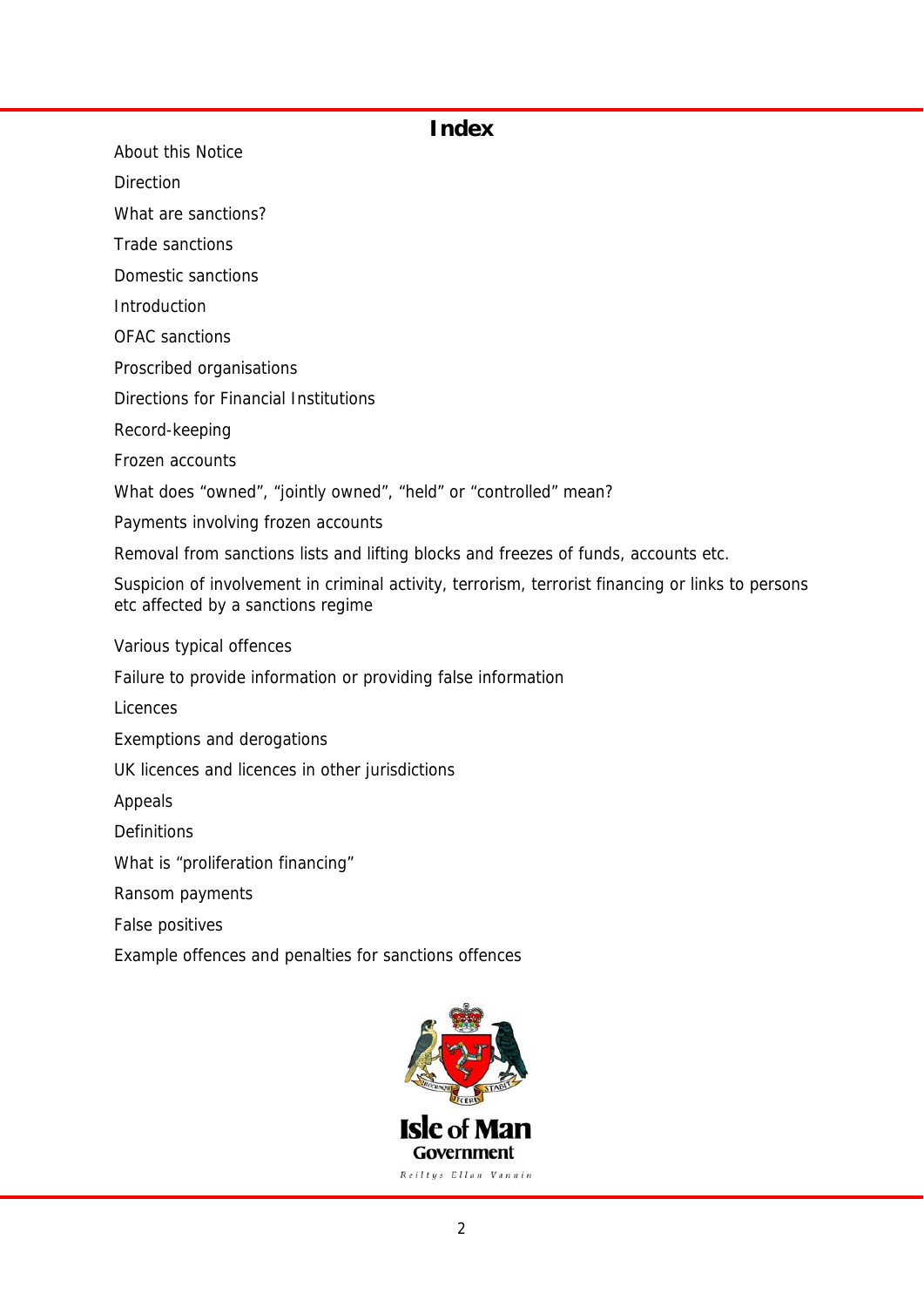Amendments to this Notice Isle of Man Customs and Excise Website Annex A - 10 Steps to compliance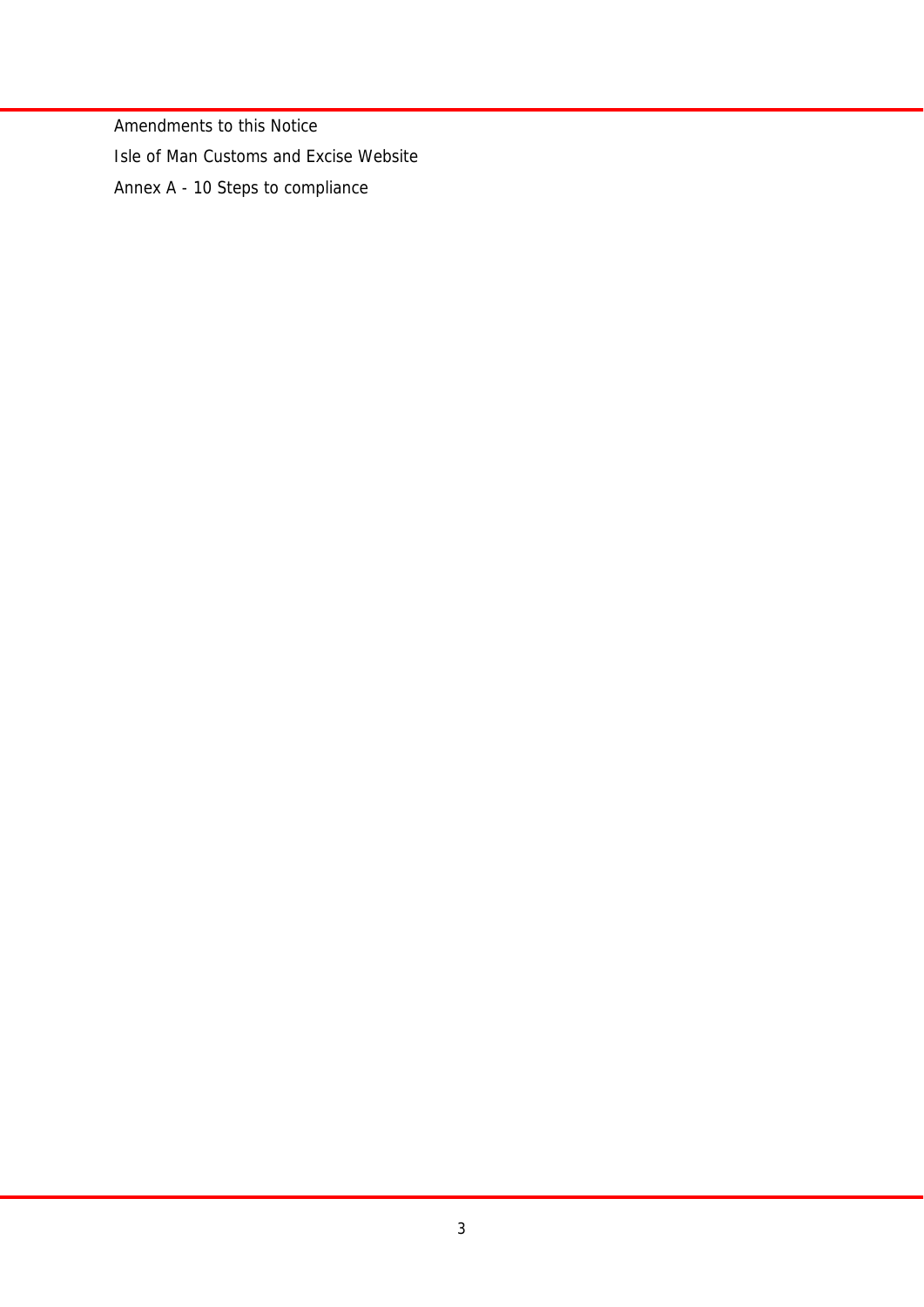# **About this Notice**

This Notice draws attention in convenient form to the Orders and Regulations made under the United Nations Act 1946 and European Communities (Isle of Man) Act 1973 which place financial sanctions on certain named individuals and entities.

This Notice provides guidance on certain aspects only of the Orders and Regulations, and should be read in conjunction with those Orders and Regulations.

The Treasury has appointed its Customs and Excise Division to act for the purpose of enforcing financial sanctions. Accordingly, certain powers have been delegated by the Treasury to the Division.

Details of current regimes may be found on the Customs and Excise website at http://www.gov.im/treasury/customs/sanctions.xml

The Island will seek to maintain its list of persons and entities affected by the various sanctions regimes so that they correspond to those adopted by the UK. The UK lists are maintained by HM Treasury and may be found at http://www.hm-treasury.gov.uk/fin\_sanctions\_index.htm

If you subscribe to the RSS feed provided by Customs and Excise you will be sent copies of all news releases issued by the Division and advising of new sanctions measures, changes to sanctions lists, additions and deletions etc. The feed can be subscribed to at https://www.gov.im/categories/tax-vat-and-your-money/customs-and-excise/news/

Enquiries concerning this Notice should be addressed to the address given below and marked for the attention of the Sanctions Officer.

Enquiries may also be made by—

- facsimile transmission (01624 661725)
- Email (customs@gov.im)
- Telephone (01624 648138)

The address for any enquiries or applications relating to this Notice is—

 The Sanctions Officer The Treasury Customs and Excise Division PO Box 6 Custom House North Quay Douglas Isle of Man IM99 1AG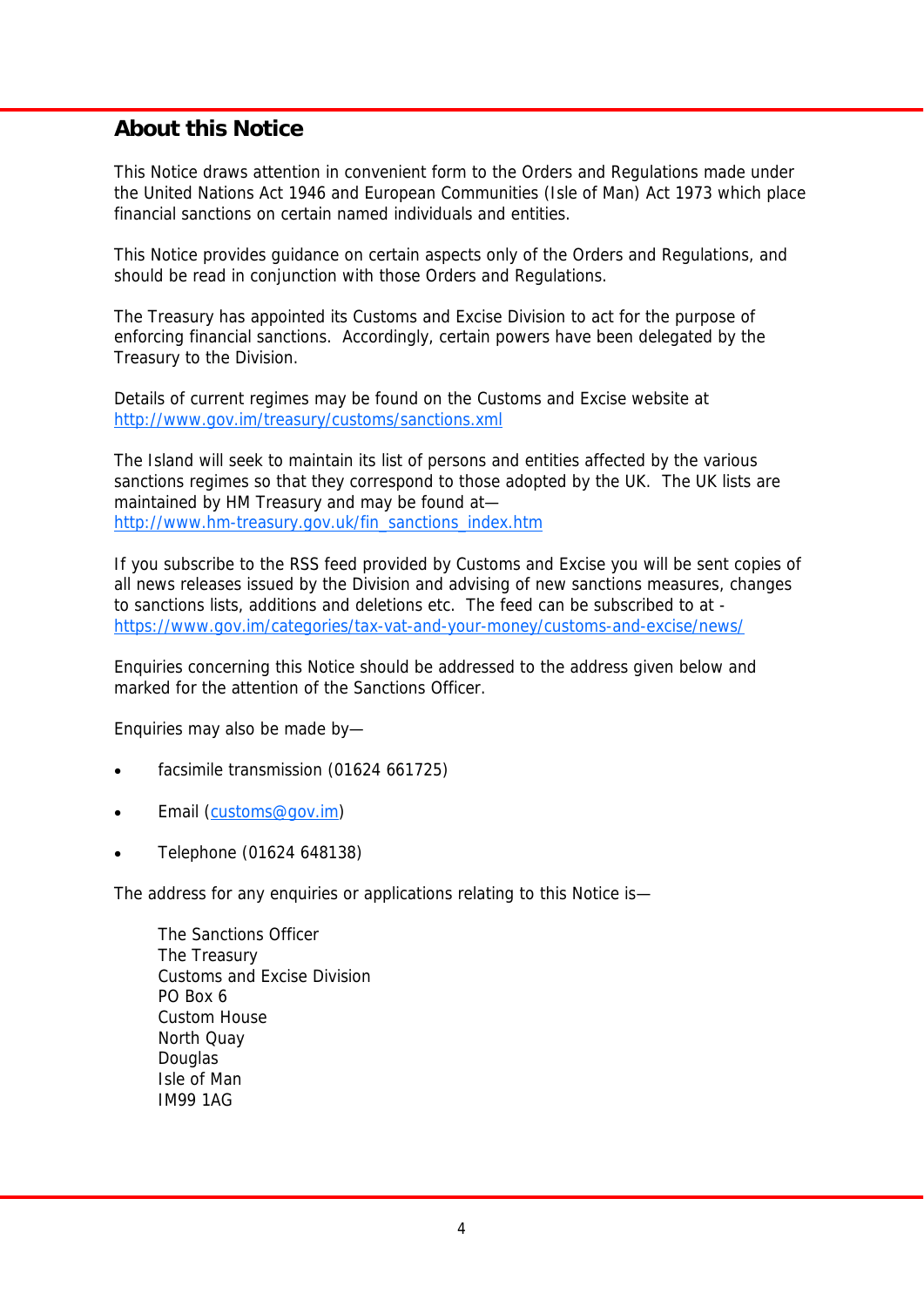This Notice is provided for information purposes only, and its contents should not be taken as a definitive statement of the law. You are advised to seek independent legal advice if you believe you are affected by anything contained in this Notice.

# **Direction**

The Customs and Excise Division, as agent for the Treasury, **directs** that any funds held for or on behalf of the individuals or entities named in the published lists having effect in the Island must not be made available, except under the authority of a licence in writing from the Treasury.

Any funds should be blocked or frozen and the details reported to the Division.

All persons in business or a profession in the Island, including financial institutions, **must**  check whether they maintain any account, or otherwise hold or control funds or economic resources, for individuals or entities included in the lists and, if so, they should freeze the account, funds or economic resources and report their findings to the Division.

Any person, entity or body with information that would facilitate compliance with the sanctions Regulation(s) **must** supply such information to the Division and co-operate in any verification of the information.

# **What are sanctions?**

Sanctions are prohibitions and restrictions put in place with the aim of maintaining or restoring international peace and security. They generally target specific individuals or entities, or particular sectors, industries or interests. They may be aimed at such people and things in a particular country or territory, or some organisation or element within them. There are also sanctions that target those persons and organisations involved in terrorism, including Al-Qaida.

The Isle of Man does not issue its own lists. Government policy is to maintain the lists of those affected so that they are the same as those designated by HM Treasury in the UK. In turn, the UK lists reflect both UN and EU measures (both of which publish their own lists), as well as some national sanctions. Other sources of sanctions include the Office of Foreign Asset Control (OFAC) in the United States. Whilst the sanctions imposed by OFAC may differ from those imposed by the EU or UK, and if so would have no legal effect in the Isle of Man, because of the extra-territorial effect of the US measures, and their implications for international banking using the dollar, any business has to take note of them.

The types of sanctions that may be imposed include -

- targeted sanctions focused on named persons or entities, and generally freezing assets and prohibiting making any assets available to them, directly or indirectly (these may be referred to as "specific directions");
- economic sanctions that prohibit doing business with, or making funds or economic resources available to, designated persons, businesses or other entities, directly or indirectly (these may be referred to as "general directions");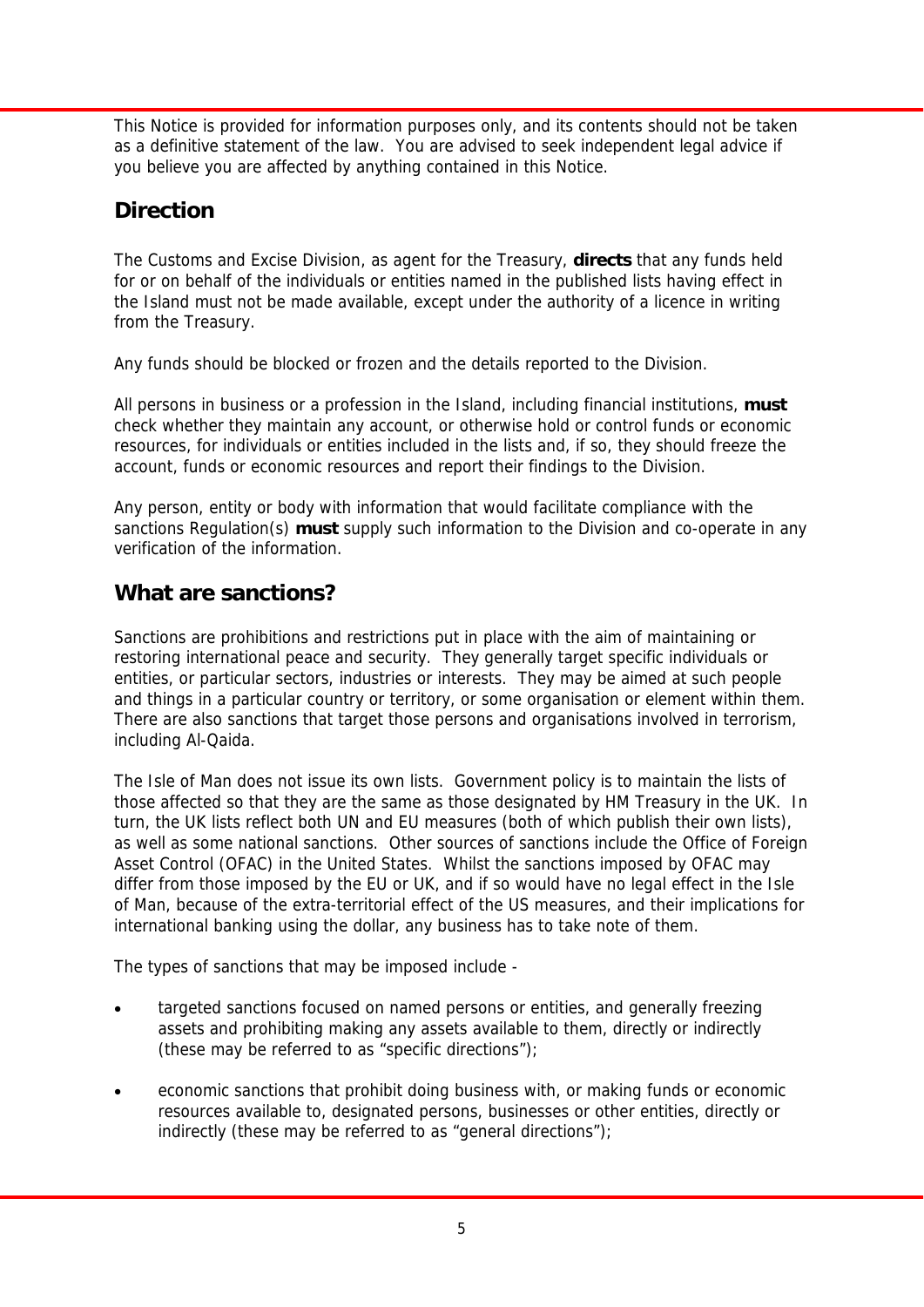- currency or exchange control (such as the requirement for prior notification or authorisation for funds sent to or from Iran);
- arms embargoes, which would normally encompass all types of military and paramilitary equipment (note that certain goods, such as landmines, are subject to a total prohibition and others, such as policing and riot control equipment, are subject to strict controls under export and trade control law);
- providing investment, or financial or technical assistance in general or for particular industry sectors or territories, including that related to military or paramilitary equipment or activity;
- where specified entities are subject to capital market restrictions (such as which were imposed in respect of a number of Russian banks in 2014);
- controls on the supply of dual-use items (i.e. items with both a legitimate civilian use as well as a potential military or WMD use), including supplies of technology etc and intangible supplies;
- import or export embargoes involving specific types of goods (e.g. oil products), or their movement using aircraft or vessels, including facilitating such trade by means of financial or technical assistance, brokering, providing insurance etc;
- measures designed to prevent the WMD proliferation;
- visa and travel bans (e.g. banning members of a ruling regime from visiting the EU).

All of the above are in addition to -

- normal import and export controls;
- trade controls which prohibit or require the licensing for trafficking and brokering movements of certain goods (such as military equipment) between other countries (i.e. where the goods are not imported into, or exported from, the Isle of Man or UK);
- other EU or international measures on the movements of particular types or categories of goods intended to prevent, monitor or control the trade in those goods, such as -
	- the Kimberley Process certification scheme intended to prevent the trade in "blood" or "conflict" diamonds;
	- the Wassenaar Arrangement on dual-use items;
	- the PIC Convention and REACH Regulation on the import, export, manufacture and supply of chemicals;
	- EU restrictions on the export of electrical and other waste products;
	- the FLEGT controls on the import into the EU of timber products; and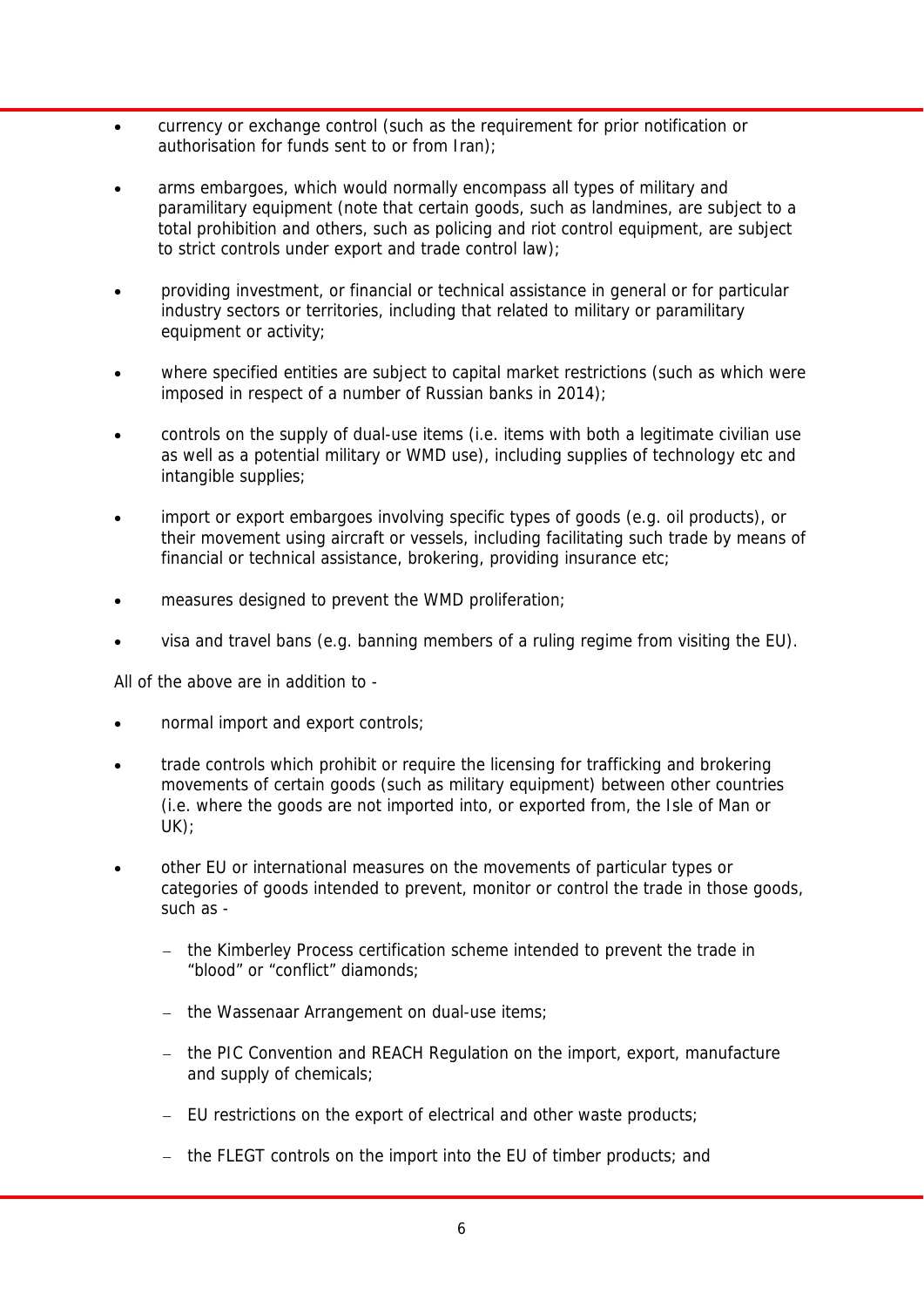- CITES controls on the movements of endangered species.

# **Trade sanctions**

The UN, EU and UK can all impose sanctions on the trade or doing business with countries, organisations, entities or persons. In some cases these sanctions can involve named businesses, organisations or persons - but more usually involve a prohibition exporting to, or importing from, somewhere certain goods or commodities. The most common prohibitions are arms embargoes, which complement existing export licensing and trade licensing controls. However, they can also involve a ban on the use of EU or UK vessels or aircraft (which would include Isle of Man vessels and aircraft) to undertake trade with, or calling at, named countries.

Note that having an import, export or trade control licence for a transaction, shipment or movement does not mean that a sanctions licence is not required.

# **Domestic sanctions**

The Terrorism and Other Crime (Financial Restrictions) Act 2014 contains powers for the Treasury in the Island to issue directions, make freezing orders or designations that may have some or all of similar effects as financial (or trade) sanctions. The use of such powers is likely to be exceptional<sup>1</sup>.

The power to impose freezing orders contained in earlier legislation had been used on two occasions in recent years, but none are currently in existence.

There are protocols prepared by Customs and Excise which govern the issue and making of such directions, freezing orders or designations.

# **Introduction**

- 1. In the Isle of Man the Treasury is responsible for administering United Nations (UN) and European Union (EU) sanctions regimes. These include regimes imposed from time to time against specified countries, territories and entities; and also those intended to combat the funding of terrorism. Whilst this Notice is concerned only with sanctions regimes that impose financial or economic sanctions, it must be remembered that sanctions on trading, export embargoes and export prohibitions and licensing controls may also exist - and these can include the supply of certain goods by a person in the Island but where the trade or movement takes place between two other countries.
- 2. The Treasury has assigned responsibility for the sanctions regimes to its Customs and Excise Division, and the Sanctions Officer in that Division is the relevant person responsible for ensuring regimes and lists of persons subject to restrictions are kept up to date. The Sanctions Officer is also the person responsible for dealing with applications for licences, dealing with enquiries and is the person to whom notification of frozen accounts must be provided.

<sup>1</sup> The power under section 24 of the Act providing for the automatic designation in the Island of those designated by the UK authorities for the purposes of terrorism, ISIL, Al-Qaida or Taliban sanctions is a separate and distinct power.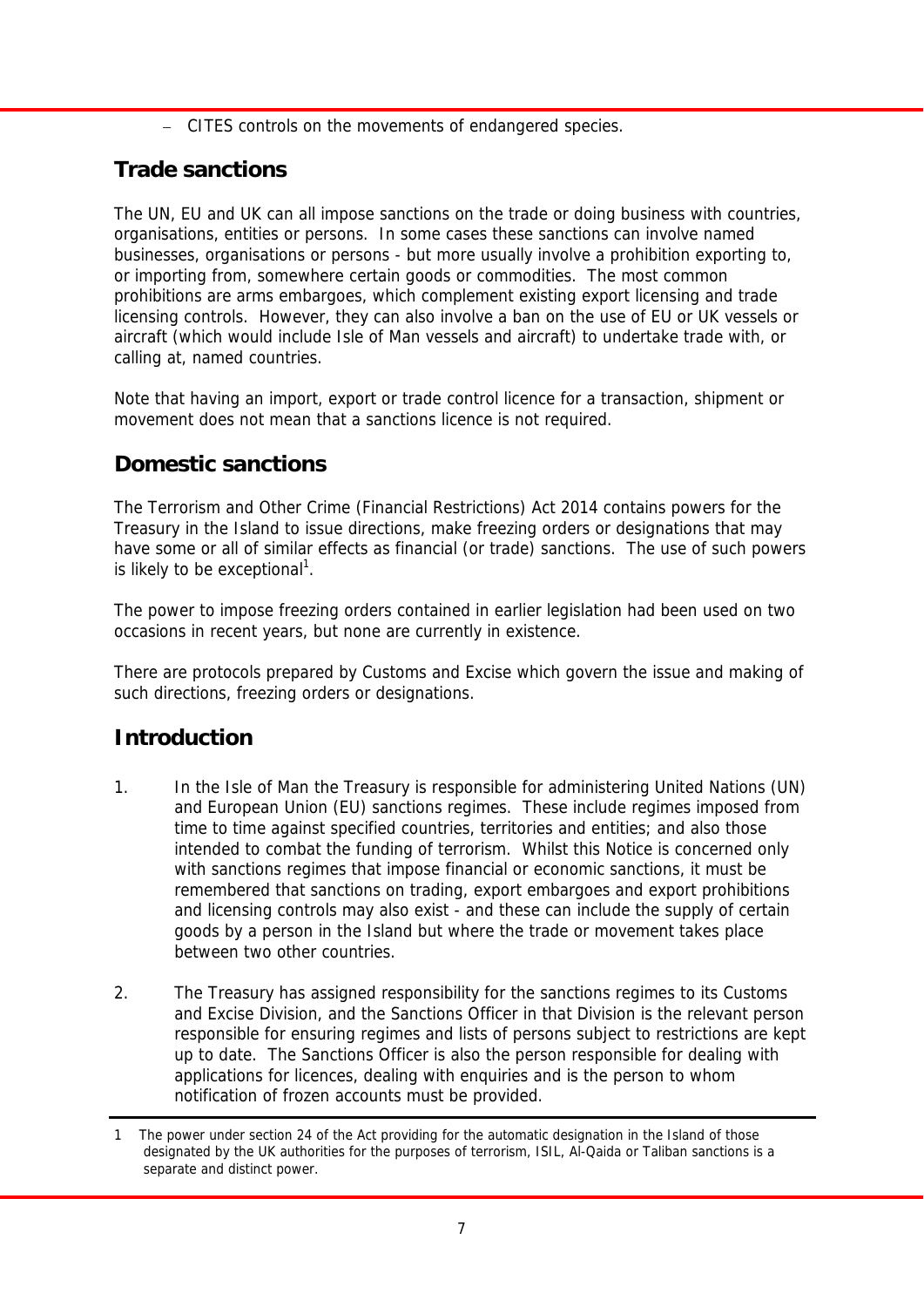- 3. There is a responsibility for ALL persons and entities in the Island to be aware of the restrictions imposed by the various sanctions regimes. There is a particular requirement for professional regulated entities such as corporate service providers to be aware of them in the context of carrying out due diligence checks on existing and prospective clients. However, many of the restrictions imposed by the sanctions regimes impinge most directly on financial institutions, including banks and insurance companies which would be required to freeze assets they control on behalf of those affected by the regimes.
- 4. If ANY person in the Island is aware of the presence of funds or other assets owned or controlled by, or on behalf of, a person or entity on any sanctions list they should notify the Sanctions Officer.
- 5. Anyone who has any responsibility for administering, controlling or managing such funds or assets, or is or has been involved in such administration, control, management or the supply or sale of the assets, should notify the Sanctions Officer.
- 6. Anyone with information relating to persons or entities on any sanctions list, or to funds or assets owned or controlled by such a person or entity, should inform the Sanctions Officer.
- 6A. The Regulations providing for the implementation of the sanctions normally provide that the Treasury can serve a written notice on anyone to whom the measures apply, requiring them to furnish the Treasury with any information in their possession or control, or produce any document in their possession or control, for the owner of those funds shall furnish the Treasury with any information in their possession or control, or produce any document in their possession or control, for the purpose of allowing the Treasury to ensure compliance with, or detect evasion of, the sanctions. Failure to furnish such information or documents without reasonable excuse is an offence.
- 7. The Treasury may issue a notice directing that funds should be frozen and may not be made available to any person except under the authority of a licence issued by the Treasury. Such a notice may be contained in a news release published by Customs and Excise which will be available on the Isle of Man Government website (see page 3 for details of how to subscribe to the necessary feed to receive news releases from Customs and Excise).
- 7A. An RSS feed on the Customs and Excise website enables businesses to receive copies of all news releases relating to sanctions, confirming changes to sanctions measures and lists, as well as related export control measures. See page 3 for details of how to subscribe to the feed.
- 8. The Orders also provide the Treasury with powers to obtain information, carry out enquiries etc.

## 8A. **OFAC sanctions**

 Businesses in the Isle of Man may also be affected by sanctions imposed by the US authorities and implemented by the Office of Foreign Assets Control (OFAC). OFAC regulations may be imposed on -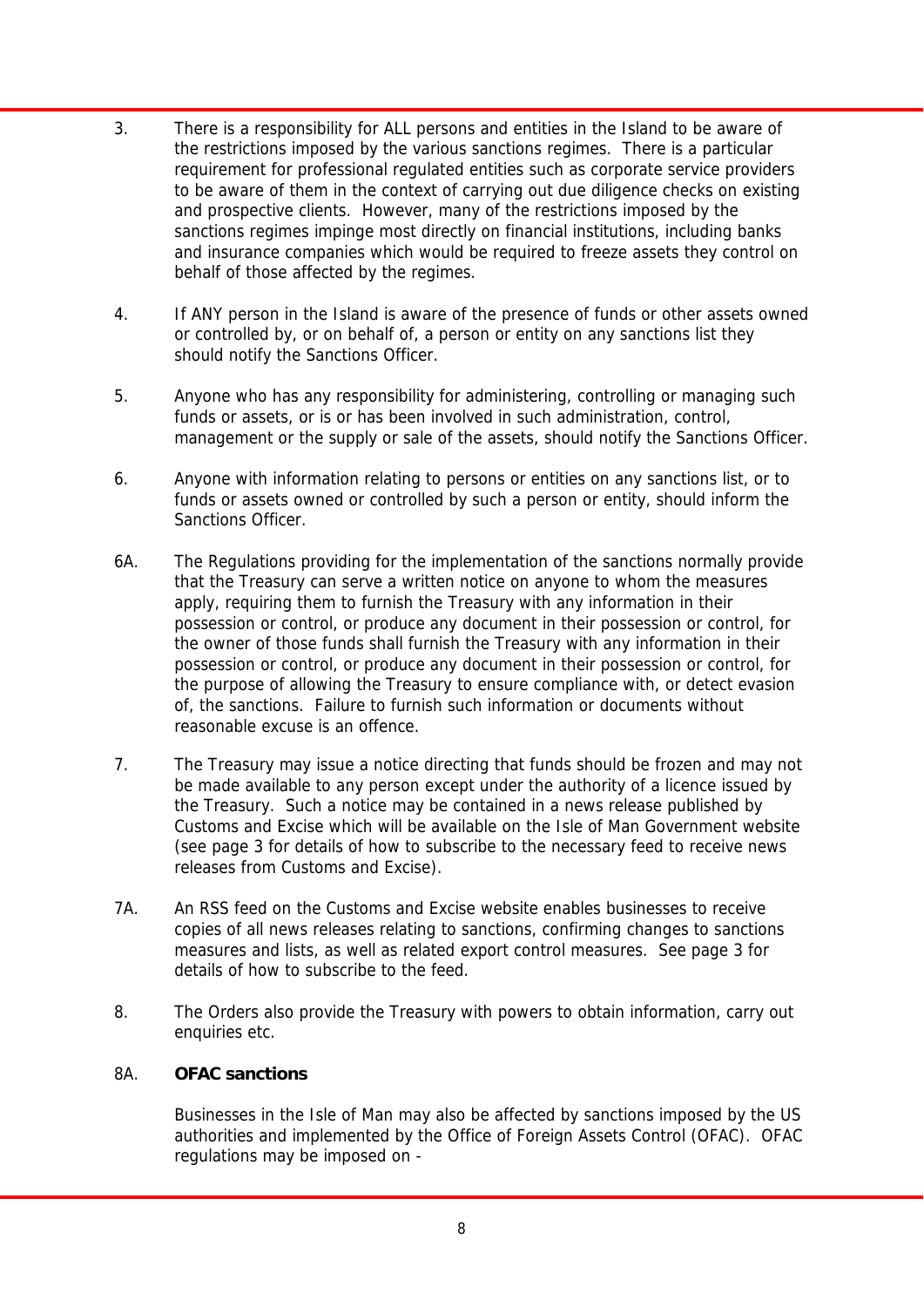- $\bullet$  US citizens wherever they are located, i.e. whether in the USA or not;
- permanent resident immigrants, whether located inside or outside the USA;
- persons and entities in the USA;
- persons and entities who trade in US dollars; and
- bodies incorporated in the USA and their foreign branches.

 In addition, in certain cases they can also apply to all foreign subsidiaries owned or controlled by US companies, and foreign persons who are in possession of goods of US origin.

 Whilst in some cases US sanctions will correspond to those in force in the Island, such as where they implement UN Security Council Resolutions, they may not and OFAC sanctions do not have any legal effect in the Island.

 However, businesses need to be aware of the US sanctions, and that if found to be in breach of them could face severe commercial problems and/or penalties for individuals, or adversely affect any commercial interests in the USA.

 Furthermore, should a person or entity be listed by OFAC this may be a reason to undertake enhanced due diligence in relation to any proposed transaction involving them and to submit a suspicious activity report to the Financial Intelligence Unit  $(FIU)$ .

 Requests for delisting may be made to OFAC, in writing to the Office of the Director, including by email to OFAC.Reconsideration@treasury.gov

## **Proscribed organisations**

8B. An organisation may be proscribed ('banned') under the Terrorism Act 2000 (of Parliament) if the Home Secretary believes it is involved in terrorism and it is proportionate to do so. Because proscription involves different restrictions, and because not all proscribed organisations are subject to financial sanctions, the list of proscribed organisations is NOT included in the Consolidated List.

The list of proscribed organisations is maintained by the Home Office.

 The list of proscribed organisations also applies in the Isle of Man under the Anti-Terrorism and Crime Act 2003.

 The current list of proscribed organisations and the restrictions placed upon them will be contained in a release from the Home Office, the May 2017 edition of which may be found at -

https://www.gov.uk/government/uploads/system/uploads/attachment\_data/ file/612076/20170503 Proscription.pdf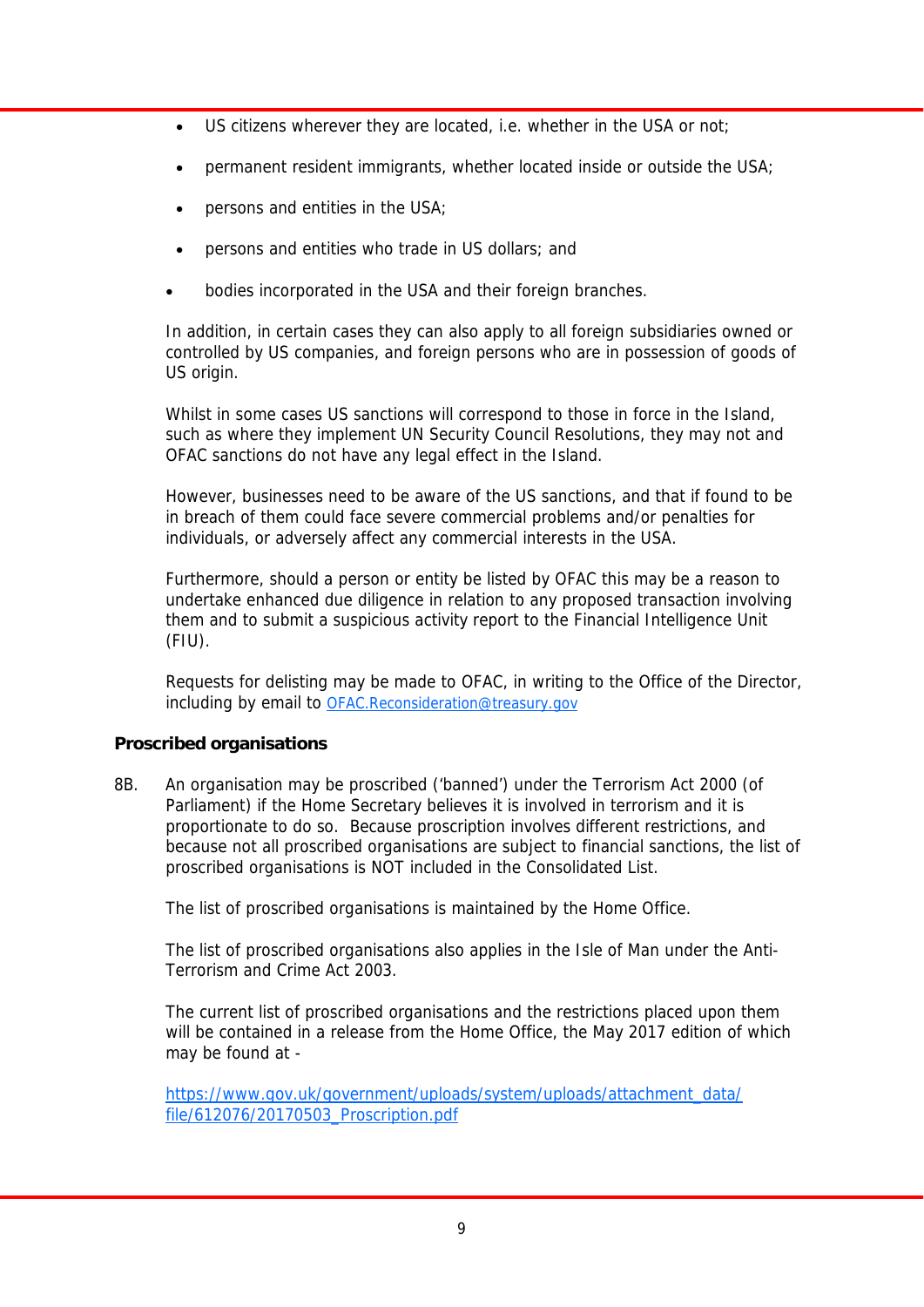## **Directions for Financial Institutions**

- 9. Financial institutions MUST
	- a. check whether they maintain accounts for any of those individuals or organisations listed, and if so
	- b. freeze the accounts and report findings to the Customs and Excise Division.

 If there are details of other involvement with a listed individual or entity, directly or indirectly, or of any attempted (or suspected attempted) transactions involving those individuals or entities, this should also be reported to the Customs and Excise Division. See paragraph 13A below for guidance on lifting blocks on accounts etc.

## **Record-keeping**

9A. Businesses should maintain records of any potential matches to names on sanctions lists - whether the match turns out to be a true match or a false positive (see paragraph 32AB below).

A business should, as a minimum, keep the following information about any match -

- the information or other grounds which triggered the match (e.g. a "hit" provided by screening software);
- any further checks or enquiries undertaken;
- the sanctions regime;
- the person(s) involved, including any members of compliance or senior management who authorised treatment of the match as a false positive;
- the nature of the relationship with the person or entity involved, including attempted or refused transactions;
- subsequent action taken (e.g. freezing of funds);
- if Customs and Excise, the FIU, FSA or other agency was consulted;
- if the match was formally reported to the FIU and/or Customs and Excise.
- 10. A bank or other financial institution which knows or suspects that a customer or other person identified in a published list with which it has had business dealings has committed an offence under one of the sanctions orders, **MUST** report the information on which its knowledge or suspicion is based to the Treasury's Customs and Excise Division as soon as reasonably practicable. Failure to do so is an offence.
- 10A. See Annex A for a suggested 10-step programme to help ensure sanctions compliance.

## **Frozen accounts**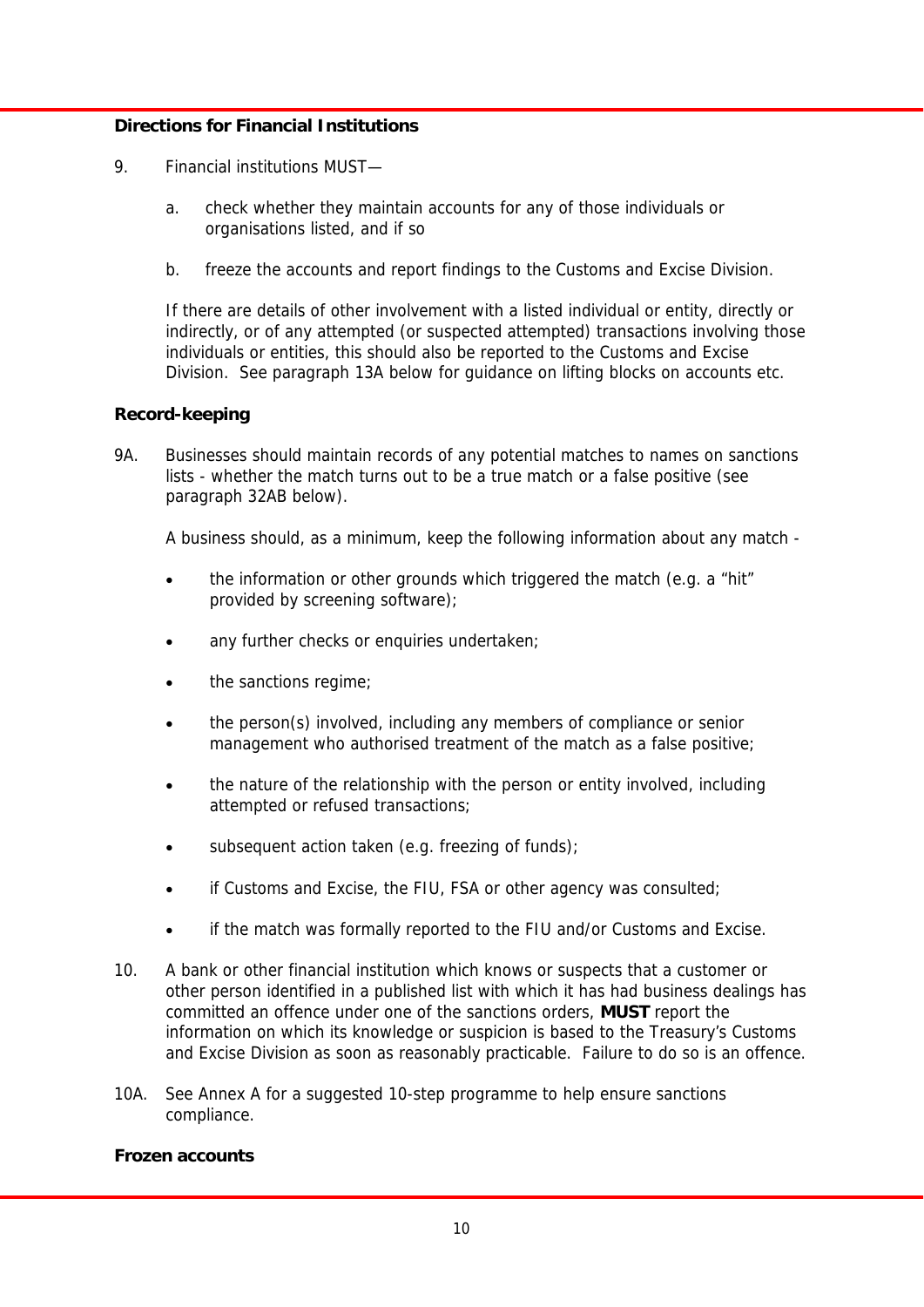11. The sterling, foreign currency and gold bullion accounts of named parties included in lists issued or endorsed by the Treasury and held in the Island by persons authorised by the Financial Services Authority (FSA) will be blocked and designated as a "Frozen account".

 Funds held by advocates, accountants and other professional or regulated persons on behalf of such parties should be placed in a separate account that should be designated as a "Frozen account".

12. Where the particular sanctions order does not require persons other than a financial institution, or other specified type of person, to block or freeze assets belonging to a person on a sanctions list it should be borne in mind that, notwithstanding this, acting to assist in the placing, movement or use of any funds may nevertheless constitute an offence under the Island's anti-money laundering legislation. Those affected are advised therefore to consult the Sanctions Officer and the Financial Intelligence Unit (FIU) for advice.

## **What does "owned", "jointly owned", "held" or "controlled" mean?**

12A. Where assets known or suspected to be connected to terrorism are involved, section 5A of the Terrorism and Other Crime (Financial Restrictions) Act 2014 (inserted by section 18 of the Terrorism and Crime (Miscellaneous Amendments) Act 2016) makes clear that the words "owned", "held", "controlled", "directly" and "indirectly" have the same meaning as they have in Council Regulation (EC) No 2580/2001; and that references to funds or economic resources being held by a designated person includes a reference to them being owned, held or controlled directly or indirectly.

 The fact that funds or economic resources are owned, held or controlled by a designated person jointly with another person or otherwise does not prevent those funds or resources being treated as being owned, held or controlled by the designated person.

 Ownership of a legal entity would normally mean ownership of 50% or more of the proprietary rights, shares; or control of them, including sharing jointly and severally the financial liabilities of a legal person, group or entity, or guaranteeing them.

 If a designated person has a minority interest in another legal person or entity this does not necessarily mean that financial sanctions also apply to them as the ownership criterion has not been met.

 However, you should remain vigilant to any changes in the stake held by the designated person in case it increases to greater than 50% (or they obtain a majority interest) at which point financial sanctions will also apply to that legal person or entity.

 You should also consider whether a designated person is in 'control' of another legal person or entity. Financial sanctions apply in this situation even where a designated person may only possess a minority interest.

12B. The Treasury interprets the meaning of "all funds and economic resources belonging to, owned, held or controlled by the natural or legal persons, entities and bodies" in other EU sanctions regimes as having the same meaning as in paragraph 12A above.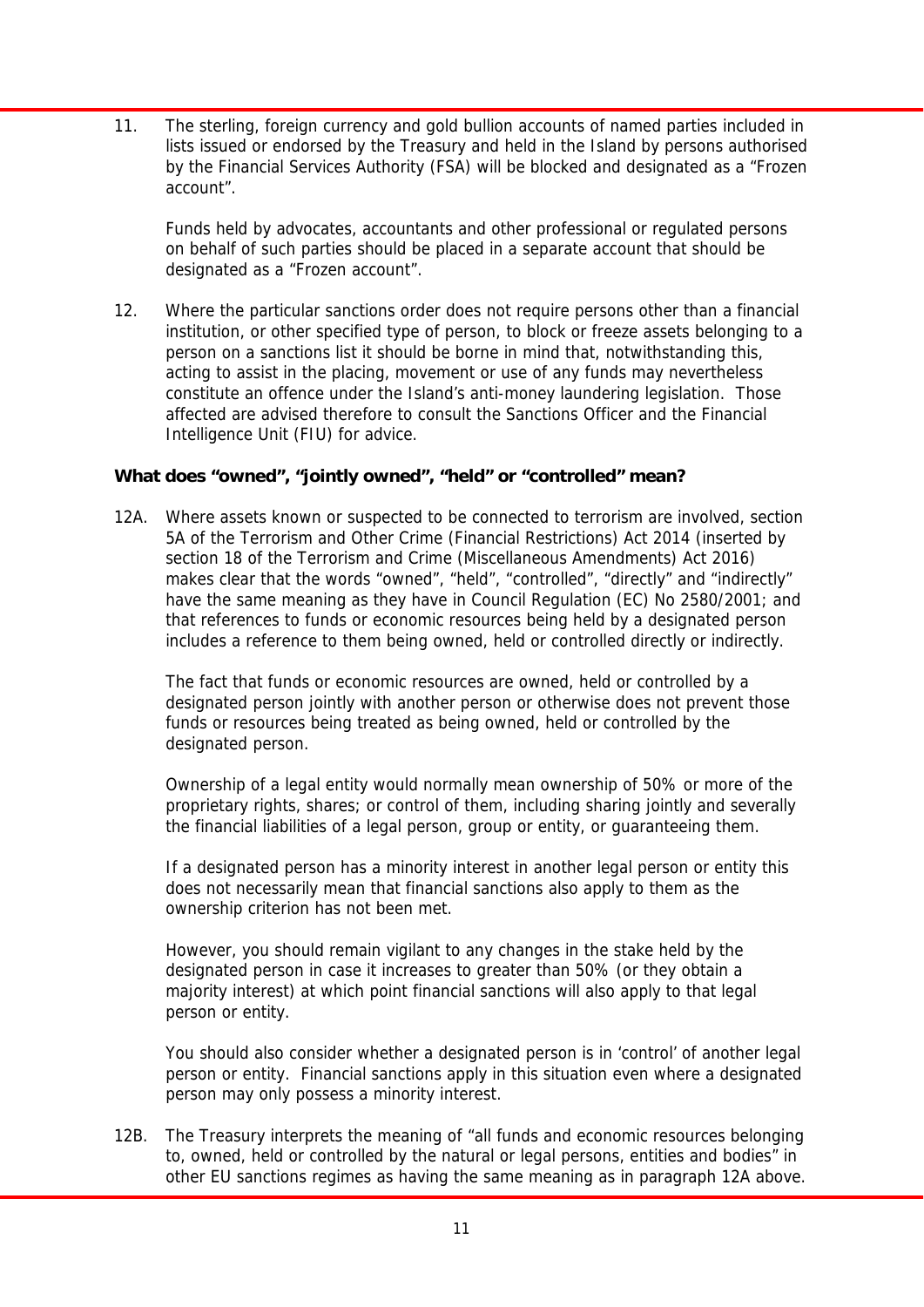It is particularly important where any assets, funds or economic resources are held, owned or controlled by means of complex legal structures or arrangements. Reports made to the FIU or Customs and Excise should involve where it is known or suspected that assets, funds or economic resources, whether in the Island or elsewhere, are owned, held or controlled through complex legal structures or arrangements.

 It is possible that a designated person may have control or use of another person's bank accounts or economic resources and may be using them to circumvent financial sanctions.

 Examples could include a designated person registering assets in the name of associates or family members, or using non-designated persons' bank accounts to hold funds and facilitate transfers. Such actions may constitute a breach of the prohibitions or circumvention of financial sanctions and may result in a criminal prosecution.

## **Payments involving frozen accounts**

13. Payments from Frozen accounts are prohibited unless a written licence has been granted by the Treasury.

## **Removal from sanctions lists and lifting blocks and freezes of funds, accounts etc**

13A. If a name is removed from the sanctions lists this will be advised by news release published by Customs and Excise (see page 3 for details of how to subscribe to the necessary feed). If a name is removed from a sanctions list, or the sanctions as a whole are lifted, any block of accounts or the freezing of funds or other economic resources are automatically removed.

 However, any business which had involvement with any person or entity formerly on a sanctions list, or had blocked accounts or froze funds or other economic resources because of a sanctions measure, should preserve the record of their actions and details of the involvement, account and resources in case the Treasury, Police or regulator wishes to inspect the record.

 If advised of a delisting, or a repeal or other change that results in a block on an account, or the freezing of funds or other economic resources, to be lifted there is no need to inform Customs and Excise or the FIU of the action you have taken.

 Requests for delisting may be made to OFAC, in writing to the Office of the Director, including by email to OFAC.Reconsideration@treasury.gov

## **Suspicion of involvement in criminal activity, terrorism, terrorist financing or links to persons etc affected by a sanctions regime**

- 14. Regardless of whether any entity and/or person is named on a list notified by the Treasury, if any person or institution suspects—
- a. that the funds of any customer or client is or may be used for facilitating, or providing material support for, acts of terrorism;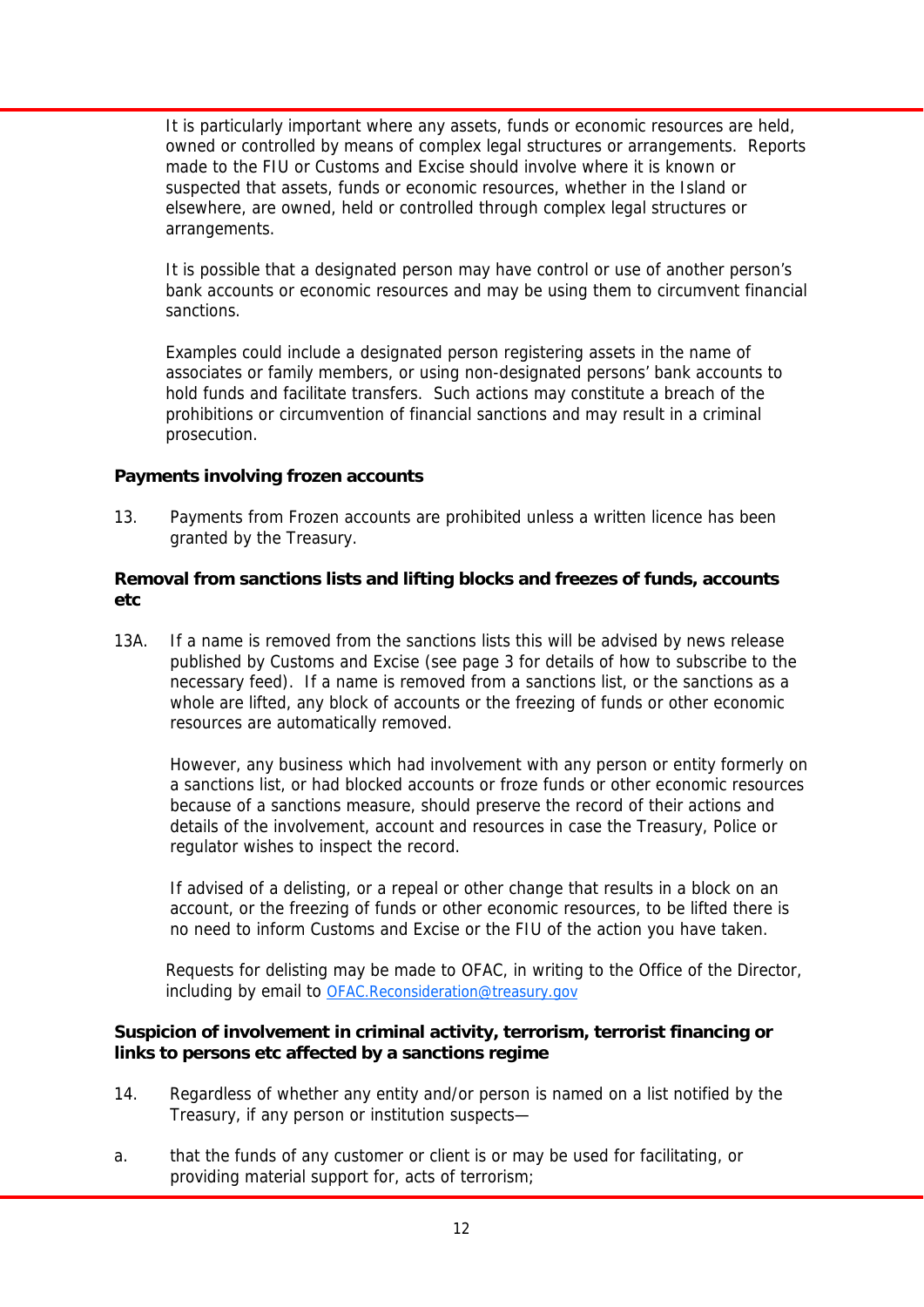- b. that their customer or client may be associated with, or acting on behalf of, a person etc affected by a sanctions regime; or
- c. that a customer or client may be concerned in money laundering or other criminal activity;

they should report their suspicions immediately to the FIU.

 This includes details of any attempted transactions by a client or customer, or a prospective customer or client.

## **Legal professional privilege**

14A. The reporting requirements do not apply to information to which legal professional privilege is attached. However, it is expected that legal professionals would carefully ascertain whether legal privilege applies, and which information it applies to. The Treasury may challenge a blanket ascertain of legal professional privilege where it is not satisfied that such careful consideration has been made.

## **Various typical offences**

(The following are examples, and not intended as an exhaustive list)

- 15. It is an offence to invite funds, or to receive or provide funds if it is known, or there is reasonable cause to suspect, the funds may be used for the purposes of terrorism, or the person or entity appears on a published list of persons subject to UN or EU sanctions concerned with terrorism and terrorist financing.
- 16. It is an offence to make available any funds or financial or related services to, or for the benefit of, those involved in terrorism, or those controlled by them, or acting on their behalf.
- 17. It is generally an offence to make funds available, directly or indirectly, for a person or entity included on a published list.
- 18. Any person who intentionally engages in activities designed to enable or facilitate the making available of funds may be guilty of an offence.
- 19. It would be an offence for an institution not to disclose to the Treasury information relating to those it has dealings with (since 10 October 2001), if it knows or suspects that that person is involved in any way in terrorism. There is also legal cover for the disclosure of such information to the Treasury.
- 20. It would be an offence to make a false statement in order to obtain a licence for the release of funds etc.

## **Failure to provide information or providing false information**

21. Failure or refusal to furnish such information or documents without reasonable excuse may be an offence. Intentionally furnishing false information or a false explanation, or damaging or disposing of a document in order to evade such a requirement, may also be an offence.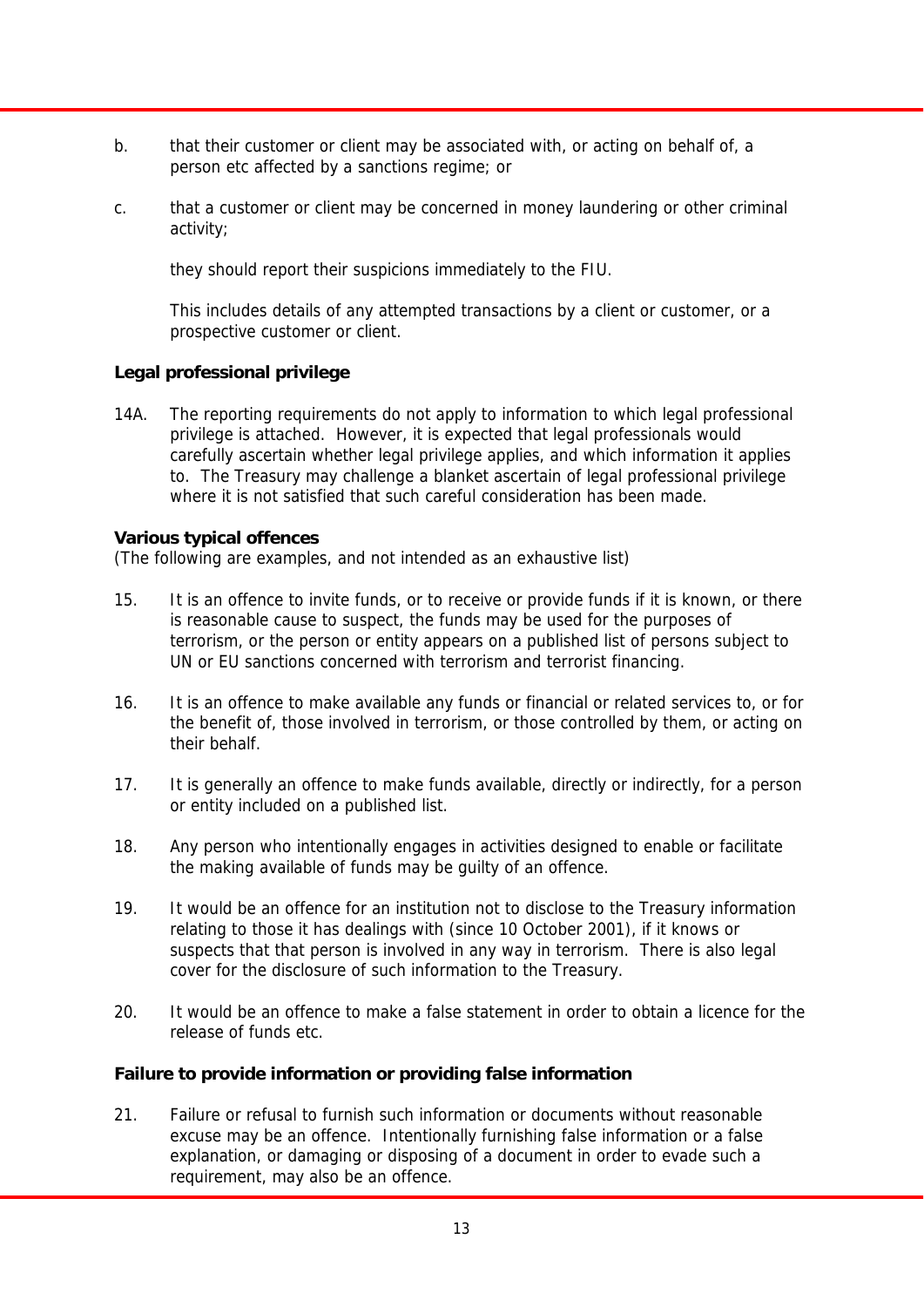22. Providing false information to the Treasury is an offence, and providing false information for the purposes of obtaining a licence (or failing to comply with any condition of the licence) is an offence.

## **Licences**

- 23. The Treasury may issue a notice directing that funds should be frozen and may not be made available to any person except under the authority of a licence issued by the Treasury.
- 24. Licences for the release of funds must be in writing.
- 25. Licences may be general, or may be specific and in relation to a particular person or particular funds or an amount of funds.
- 26. Applications for licences must be sent to the Sanctions Officer at Customs and Excise. A recommendation is made to the Treasury Minister, and it is the Minister who formally issued or denies the applicant a licence.

 See Sanctions Notice 32 which contains a protocol on the granting of a licence by the Treasury.

 It is important to note that the Treasury can only issue licences where there are specific and relevant licensing grounds enabling us to do so, and where the conditions in those grounds have been met. The available grounds can be found in the legislation underpinning each particular financial sanctions regime.

 The licensing grounds in EU and UK sanctions regimes are interpreted narrowly, which is in keeping with relevant case law and takes into account the way in which other EU Member States deal with them. This means that the Treasury will only consider licensing those activities that fall within the licensing grounds set out in the legislation.

Licences cannot be issued retrospectively.

 A licence does not compel any party, including the financial institutions involved in the payment route, to take any action, nor does it confirm that the proposed transaction is lawful aside from financial sanctions considerations.

## **Exemptions and derogations**

26A. An exemption to a prohibition applies automatically in certain defined circumstances and does not require a licence. A derogation is an exemption contained within the sanctions Regulation or regulations.

 Typical examples are where the sanctions allows the crediting of interest to blocked accounts, basic needs or legal fees, or where contracts predating the imposition of the sanctions may be allowed to be executed. One needs to consult the detail of the sanctions legislation involved.

## **UK licences and licences in other jurisdictions**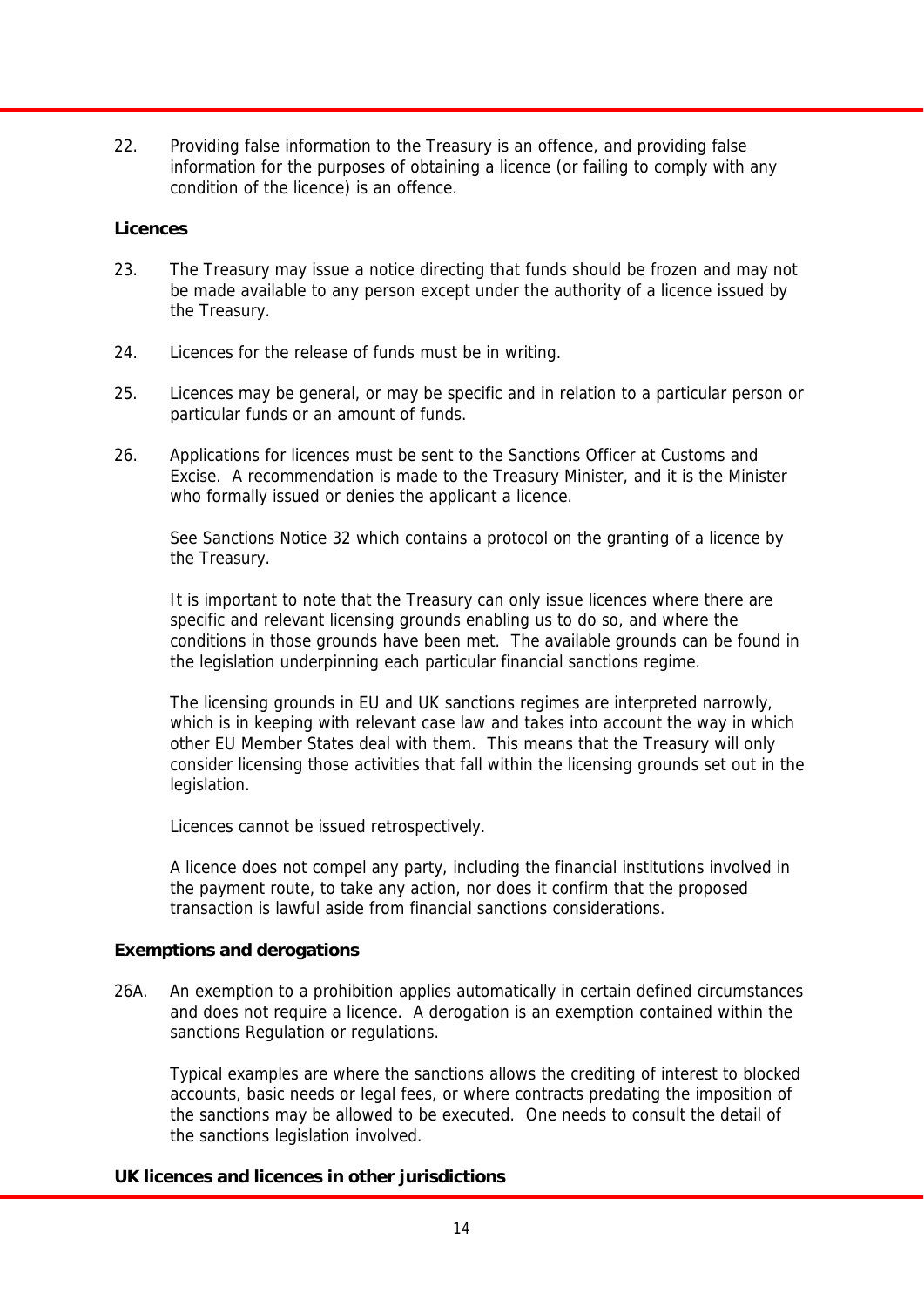26B. UK licences do not have automatic effect in the Island.

 Licences issued by the Treasury only apply to actions subject to Isle of Man jurisdiction. If the prohibited activity also comes under another country's jurisdiction (including the UK) applicants should consider what other licences they may need to comply with their requirements. For instance, if a payment will pass through several jurisdictions they may need to apply for a licence from each of those countries' competent authorities.

 OFSI is the competent authority for the UK. A list of the competent authorities for EU Member States is annexed to EU sanctions Regulations.

## **Appeals**

- 27. If a person considers they have been unfairly affected by a sanctions regime, or by the blocking or freezing of any assets as a consequence of a sanctions regime, they should make representations, in the first instance, to the Sanctions Officer.
- 28. Any person affected by a sanctions measure has the right to seek redress by means of a Petition of Doleance in the High Court. In addition, the sanctions order or regulations concerned may contain specific appeal provisions.
- 28A. In addition, Part 4 of the Terrorism and Other Crime (Financial Restrictions) Act 2014 provides recourse to the High Court if the designation, freezing order or direction involved has been issued by the Treasury under Part 2 of that Act (and which would relate to terrorism, proliferation or money laundering) or for the purposes of the Al-Qa'ida and Taliban (United Nations Measures) (Isle of Man) Order 2002. However, no application may be made to set aside a decision to make a direction if the Treasury certifies that, in making the order involved, it formed a reasonable belief concerning a risk to the interests of the Island in reliance on a measure adopted by the United Kingdom Treasury. Furthermore, making an appeal does not suspend the effect of the decision to which the appeal relates.
- 29. It should be borne in mind that if persons and entities have been included on sanctions lists by the UN or EU there may be limited scope to consider their removal from lists having effect in the Island.
- 30. It should also be remembered that the sanctions regimes and the freezing of assets are generally civil in nature, and actions involving assets would be in rem (i.e. against the assets and not *in personam* (against the person).
- 30A. See paragraph 13A above for details of how to apply to OFAC for removal from the lists issued by that organisation in the USA.

## **Definitions**

31. "Funds" generally means—

 financial assets and economic benefits of any kind, including (but not limited to) gold coin, gold bullion, cash, cheques, claims on money, drafts, money orders, and other payment instruments; deposits with financial institutions or other entities,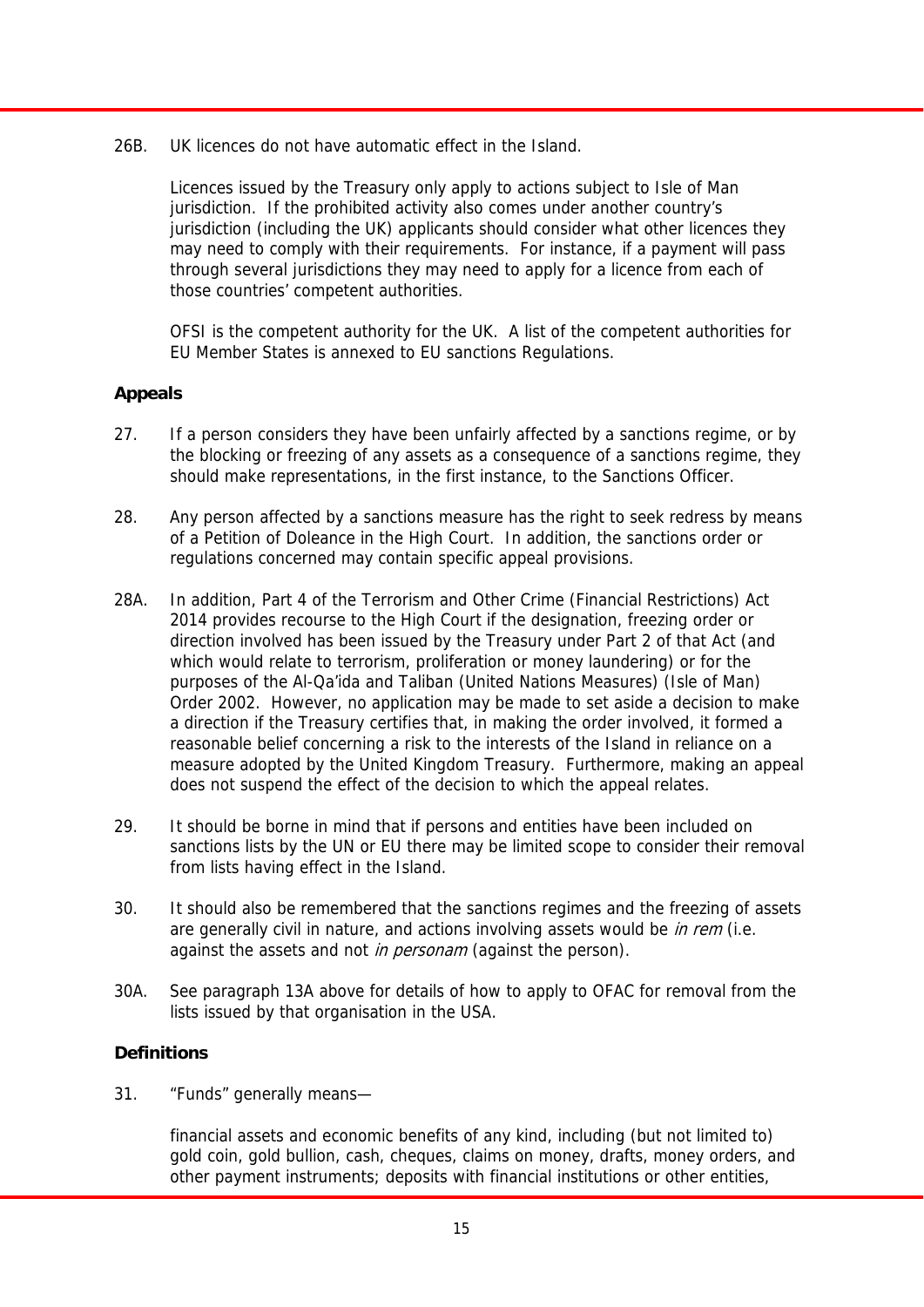balances on accounts, debts and debt obligations; securities and debt instruments (including stocks and shares, certificates representing securities, bonds, notes, warrants, debentures, debenture stock and derivatives contracts); interest, dividends or other income on value accruing from and generated by assets; credit, rights of set-off, guarantees, performance bonds or other financial commitments; letters of credit, bills of lading, bills of sale; documents evidencing an interest in funds or financial resources, and any other instrument of export financing.

 The definition is drawn so broadly as to include virtually all forms of asset, actual or potential. Therefore, you should assume that any dealings with persons, organisations or territories involved in terrorism and/or included in lists issued by the Treasury may be prohibited.

- 31A. Economic resources means assets of every kind, whether tangible or intangible, movable or immovable, (such as goods, property, or rights) which are not funds themselves but can be used to obtain funds, goods or services.
- 32. A "published list" means persons or entities (or lists of persons or entities) which have either been published by the Treasury and been declared to be subject to sanctions, or which the Treasury has notified by means of a news release or Public Notice as being a list of persons or entities subject to sanctions. See page 3 for details of how to subscribe to the necessary feed.

## **What is "proliferation" of weapons of mass destruction and its financing**

- 32A. Proliferation financing can be
	- a. terrorism financing which provides financial support to terrorist organisations that would want to acquire and/or use a WMD; or
	- b. financing from a state or state-controlled or sponsored entity with the aim of providing a state with a WMD, or to enhance, improve or replace an existing one.

 Proliferation financing is an important element in both of these and, as with international criminal networks, proliferation support networks use the international financial system to carry out transactions and business deals. Unscrupulous persons may also take advantage of the potential profits to be made by facilitating the movements of sensitive materials, goods, technology and expertise, providing seemingly legitimate front organisations or acting as representatives or middlemen.

## **Ransom payments**

32AA. The anti-terrorism and sanctions legislation of the Island makes it illegal to make payments to terrorists and terrorist organisations or for the purposes of terrorism, either directly or indirectly.

 In particular, payments made to those individuals, undertakings and entities included on the Al-Qaida Sanctions List for the purpose of ransoms would be illegal, regardless of how or by whom the ransom is paid.

The prohibitions have extra-territorial effect, meaning that an offence can be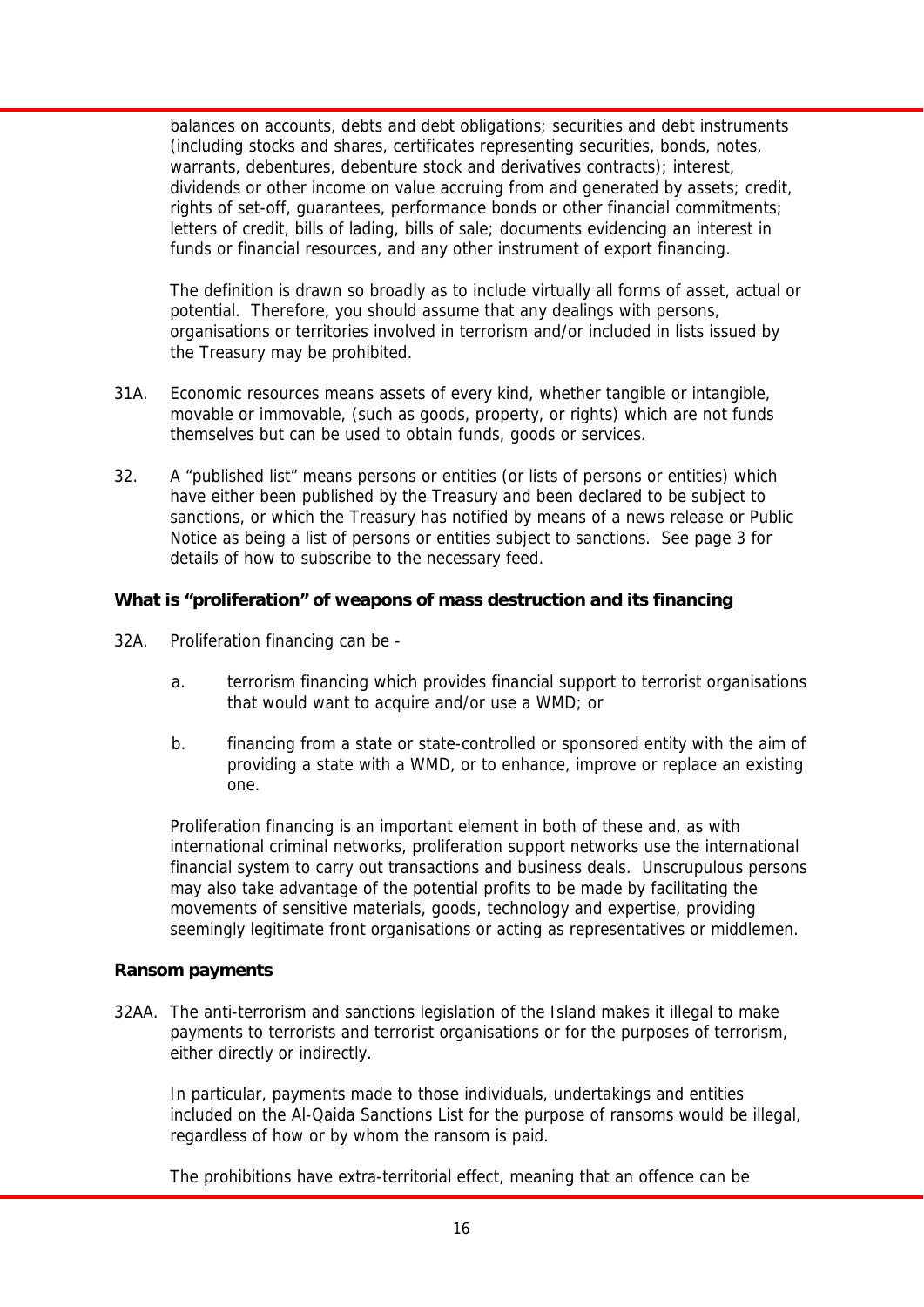committed by Island persons or legal entities, even if the activity takes place outside the Island.

 However, a clear distinction may be made between payments of ransom to terrorists, or for the purpose of terrorism, and those which may be made for reasons of other forms of criminality, such as piracy at sea.

 Businesses and individuals are advised to exercise extreme caution in respect of any transactions that involve the payment of ransoms. Any relevant information should be reported to Customs and Excise, if potential sanctions issues are involved, or the FIU.

 You should also be aware that a request to become involved in a transaction involving the payment of a ransom could give rise to knowledge or suspicion, or reasonable grounds for knowledge or suspicion that someone is involved in criminal activity or terrorist financing, in which case a disclosure should be made to the FIU.

## **False positives**

32AB. The majority of matches that screening of clients and accounts will produce, whether using screening software or otherwise, are likely to be "false positives". This would be following further review undertaken by the business to either confirm the match or treat it as false.

 True matches would be where there is no doubt that the person or entity involved is the target of the sanctions regime. However, there may be a potential or partial match where the name and/or some of the supporting identifying information appears to indicate that you have found a match.

 A "false positive" is where there is an apparent match to a target on a sanctions list but, after further investigation, it is decided that the person or entity involved is not, in fact, that designated by the Treasury.

 The Treasury does not specify the precise nature of the further enquiries that a business should undertake to satisfy itself that the match is a false positive. However, the business should have both -

- a process detailing how it carries out checks to confirm or treat a match as a false positive; and
- a record of false positives and details of the information or evidence that led the business to decide that it was a false positive, as well as who made the decision to treat the match as a false positive and on what grounds.

 Therefore, a record and audit trail for each match should be maintained, whether they turn out to be a true match or not (see also paragraph 9A above).

#### **Examples of offences and penalties for sanctions offences**

32B. The following table lists some of the offences and penalties provided in the Terrorism and Other Crimes (Financial Restrictions) Act 2014 (TOCFRA) for breaches of sanctions law relating to "designated persons" (which includes those persons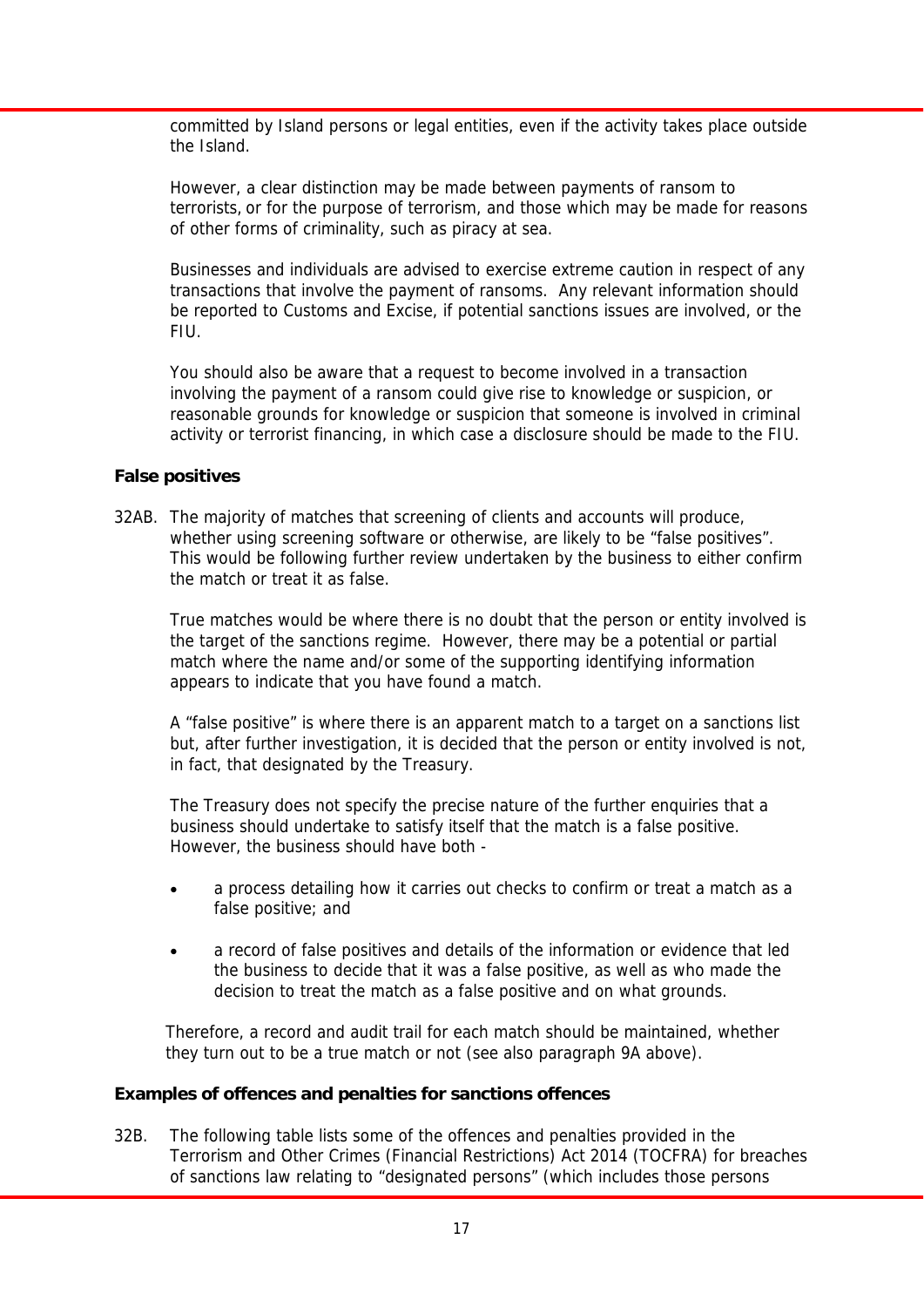included on terrorism sanctions lists having effect in the Island). They may be regarded as indicative of typical offences and penalties provided for throughout sanctions legislation.

 You should note, however, that unlawful acts relating to sanctions and individuals, entities, organisations, countries and territories subject to sanctions may also be breaches of export control law (see Notice 279 MAN), trade control law (see Notice 279T MAN), the Proceeds of Crime Act 2008, the Anti-Terrorism and Crime Act 2003 or other provisions in the criminal law.

| Offence                                                                                                                                                                                                                                                                                                | <b>Summary Conviction</b>                                           | Conviction on Information                                       |
|--------------------------------------------------------------------------------------------------------------------------------------------------------------------------------------------------------------------------------------------------------------------------------------------------------|---------------------------------------------------------------------|-----------------------------------------------------------------|
| Dealing with funds or economic<br>resources owned, held or<br>controlled by a designated person<br><b>TOCFRA 44</b>                                                                                                                                                                                    | Up to 12 months custody;<br>Up to £5,000 fine; or<br><b>Both</b>    | Up to 7 years custody;<br>An unlimited fine; or<br><b>B</b> oth |
| <b>Making funds or financial</b><br>services available to designated<br>person<br><b>TOCFRA 45</b>                                                                                                                                                                                                     | Up to 12 months custody;<br>Up to $£5,000$ fine; or<br><b>Both</b>  | Up to 7 years custody;<br>An unlimited fine; or<br><b>Both</b>  |
| <b>Making funds or financial</b><br>services available for benefit of<br>designated person<br><b>TOCFRA 46</b>                                                                                                                                                                                         | Up to 12 months custody;<br>Up to £5,000 fine; or<br>Both           | Up to 7 years custody;<br>An unlimited fine; or<br><b>B</b> oth |
| <b>Making economic resources</b><br>available to designated person<br><b>TOCFRA 47</b>                                                                                                                                                                                                                 | Up to 12 months custody;<br>Up to $£5,000$ fine; or<br><b>B</b> oth | Up to 7 years custody;<br>An unlimited fine; or<br><b>Both</b>  |
| <b>Making economic resources</b><br>available for benefit of<br>designated person<br><b>TOCFRA 48</b>                                                                                                                                                                                                  | Up to 12 months custody;<br>Up to $£5,000$ fine; or<br><b>Both</b>  | Up to 7 years custody;<br>An unlimited fine; or<br><b>B</b> oth |
| <b>Intentional participation in</b><br>activities knowing that the object<br>or effect of them is (whether<br>directly or indirectly) to<br>circumvent any prohibitions, or<br>to enable or facilitate the<br>contravention of any such<br>prohibition relating to a<br>designated person<br>TOCFRA 49 | Up to 12 months custody;<br>Up to $£5,000$ fine; or<br><b>Both</b>  | Up to 7 years custody;<br>An unlimited fine; or<br><b>B</b> oth |
| For the purpose of obtaining a<br>licence, knowingly or recklessly,<br>providing information that is<br>false in a material respect,<br>providing or producing a<br>document that is not what it<br>purports to be, or failing to<br>comply with a condition of a<br>licence<br>TOCFRA 51              | Up to 12 months custody;<br>Up to $£5,000$ fine; or<br><b>Both</b>  | Up to 2 years custody;<br>An unlimited fine; or<br><b>B</b> oth |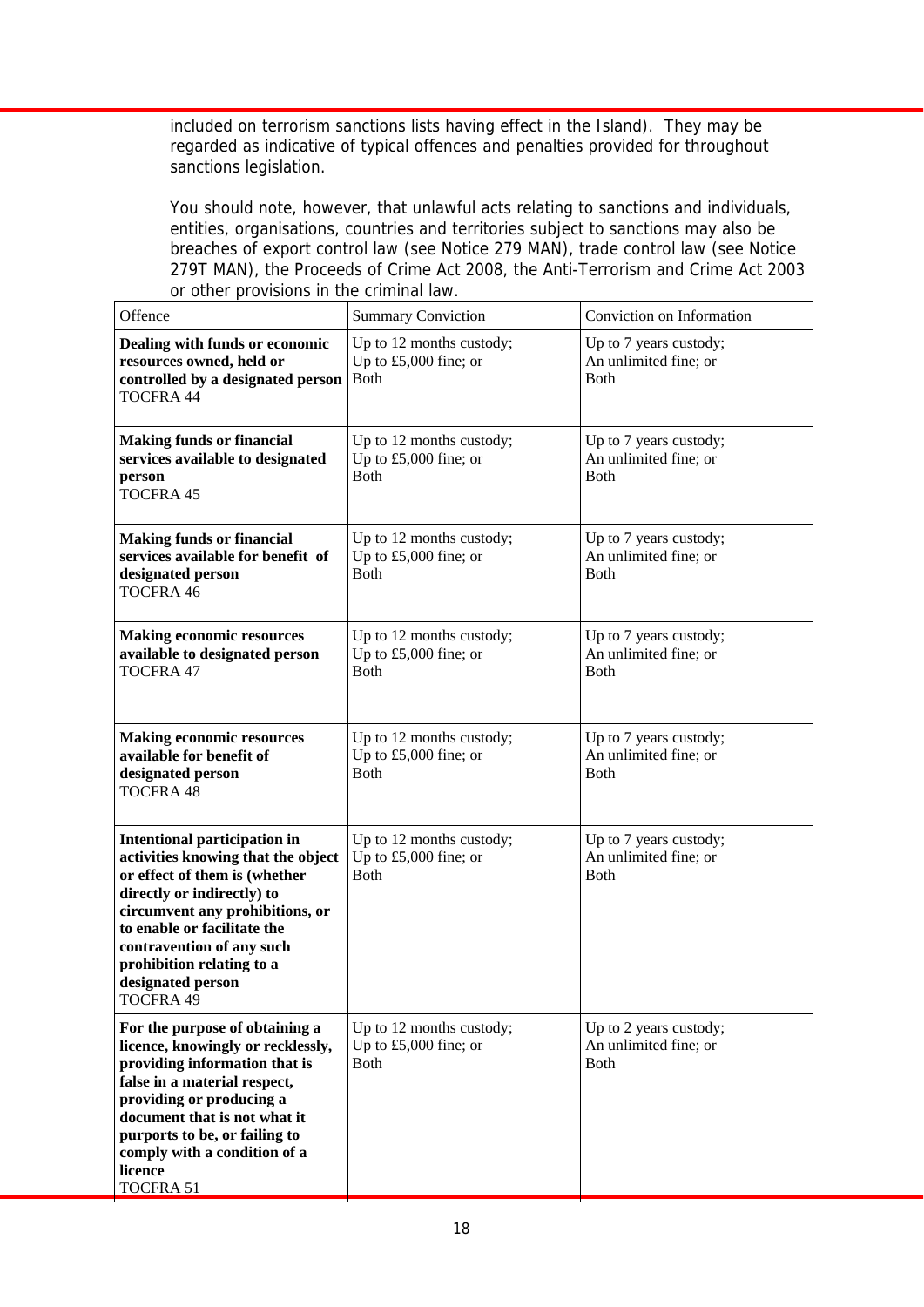### **Amendments to this Notice**

- 33. New paragraph 8A re OFAC sanctions inserted 23 July 2013.
- 34. Index added, and definition of sanctions and new paragraph 32A defining proliferation inserted 18 September 2014.
- 35. New paragraph 32B and table inserted re typical sanctions offences and penalties, 20 March 2015.
- 36. New paragraph 32AA re ransom payments inserted 30 June 2015.
- 37. New paragraph 28A inserted, and paragraphs 29 and 30 amended, 21 July 2015.
- 38. New "directions" on page 4 substituted; new paragraph 6A inserted re information powers and references to FSC and FCU amended, 25 November 2015.
- 39. Paragraphs 9 and 14 amended to make reference to the need to report attempted transactions, 5 February 2016.
- 40. Definition of economic resources added as new paragraph 31A, 15 March 2016.
- 41. Paragraph 32A substituted, 19 July 2016.
- 42. New paragraph 9A (record-keeping) and 32AB (false positives) added 13 January 2017.
- 43. References to RSS feed added on page 3 and in paragraphs 7 and 32; new paragraphs 7A (re RSS feeds) and 13A (re unblocking/unfreezing assets) inserted, 7 March 2017.
- 44. Paragraphs 8A and 13A amended, and new paragraph 30A inserted, to refer to the procedure for seeking delisting by OFAC, 21April 2017.
- 45. New paragraphs 12A and 12B inserted to clarify definition of funds and economic resources where owned, held or controlled jointly or indirectly, 3 May 2017.
- 46. Paragraph 12B amended with reference to complex legal structures and arrangements, 11 May 2017.
- 47. Amendments made to make clear that not only financial institutions are subject to reporting requirements of the sanctions, 3 August 2017.
- 48. New Annex A 10 steps to a sanctions compliance environment added, 8 August 2017.
- 49. Reference to "capital market restrictions" added on page 5; Introduction amended to add reference to trade sanctions and domestic sanctions; new paragraph 8B (proscribed organisations), 14A (legal professional privilege), 26A (exemptions and derogations) and 26B (UK licences and licences in other jurisdictions); paragraphs 12A, 12B and 26 amended, 14 August 2017.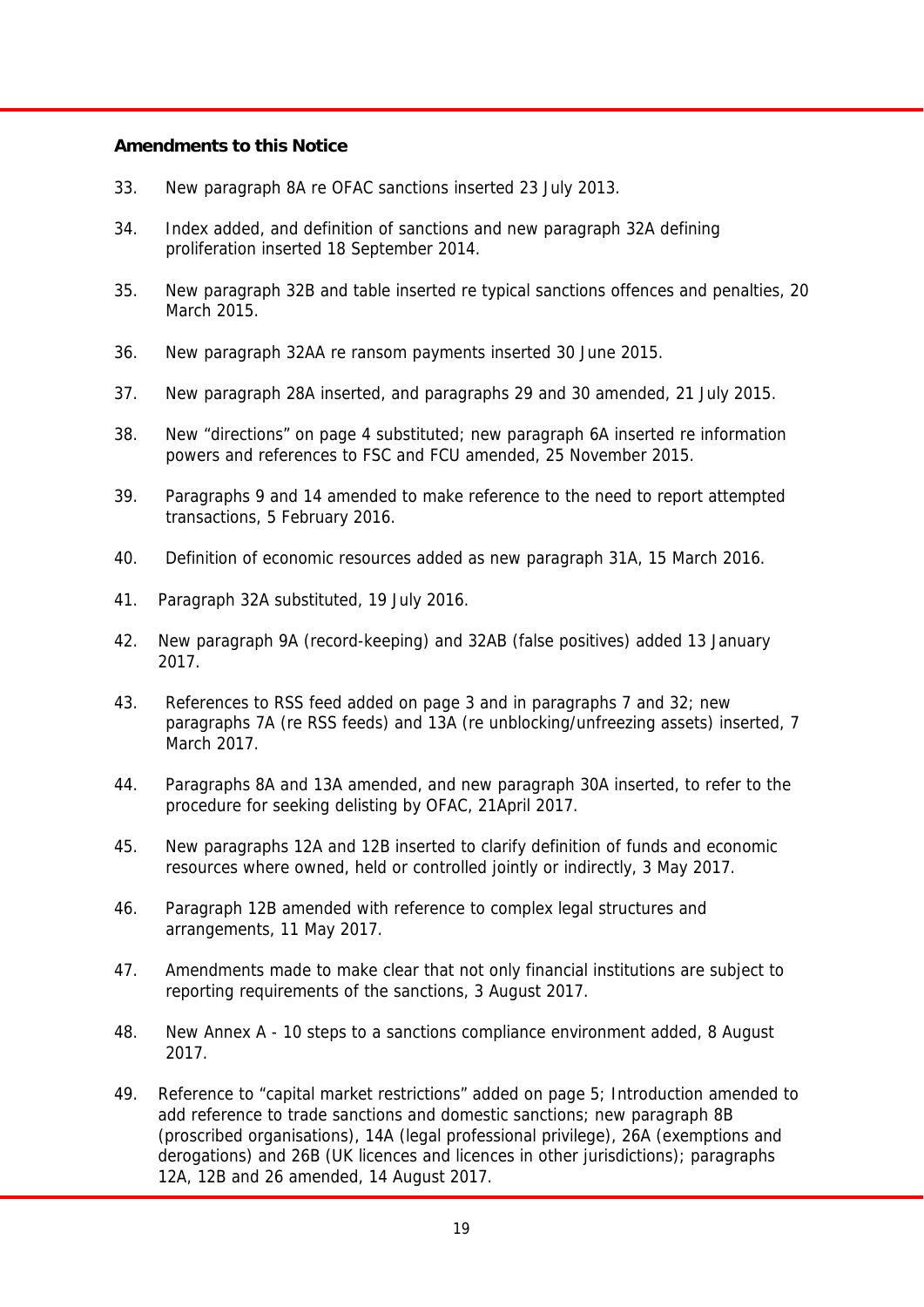50. Paragraph 8B amended to add link to list of proscribed organisations, 6 September 2017.

## **Isle of Man Customs and Excise Website**

Amendments to these sanctions will be advised by means of news releases which will be published on the official Isle of Man Government website at http://www.gov.im/

The Isle of Man Customs and Excise website will contain details of all current sanctions, news releases and links to relevant lists http://www.gov.im/categories/tax-vat-and-yourmoney/customs-and-excise/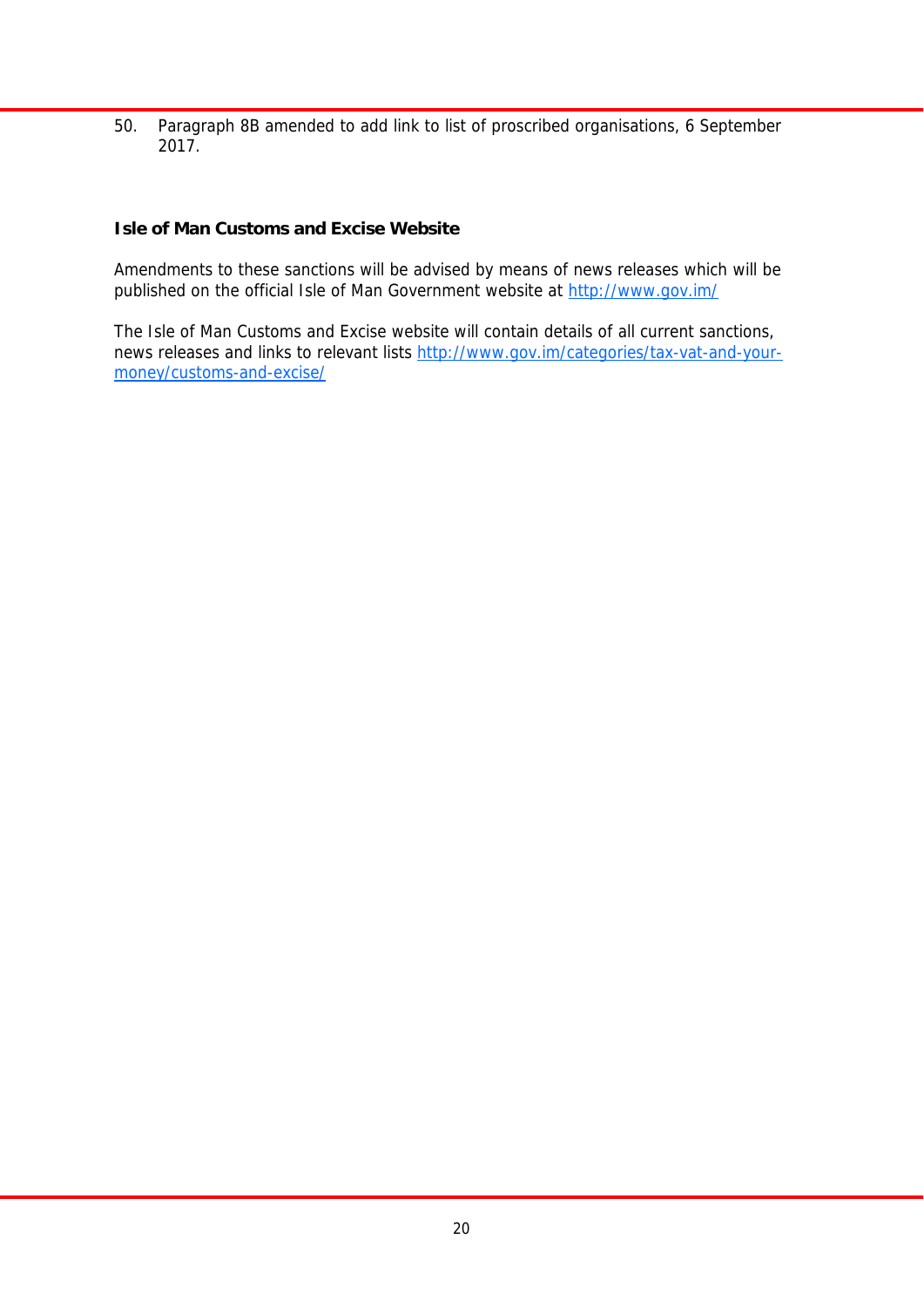## **Annex A**

## **10 STEPS TO A SANCTIONS COMPLIANCE ENVIRONMENT**

#### **Step 1 ADOPT A TOP-DOWN APPROACH TO COMPLIANCE**

It is vital that there is corporate leadership and board and senior management buy-in - with this commitment clearly and forcefully emphasised to managers, employees, clients and suppliers.

## **Step 2 ESTABLISH & MAINTAIN UP TO DATE POLICIES AND PROCEDURES**

These should be clear and concise, available to all managers and employees, with clients, customers, suppliers and other third parties made aware of them as appropriate. They must be clearly communicated.

They should include clear identification of responsibilities and reporting structures within the organisation, stress the policies of the organisation, including in respect of disclosures, reporting of suspicions and due diligence.

## **Step 3 ENSURE AWARENESS AND APPLICABILITY OF RELEVANT GUIDANCE**

As provided by the regulator(s), the FIU, Customs and Excise and the Government as a whole; as well as by relevant UK Government, trade organisations, and other sources (e.g. the EU, UN, OFAC).

## **Step 4 UNDERTAKE SCREENING USING UP TO DATE INFORMATION - NAMES**

Using such materials as provided by official bodies (OFSI Consolidated List, FCO, OFAC) and/or private sector organisations (e.g. World-Check, C5).

## **Step 5 USE OR CONSIDER USE OF OTHER CHECKS AND SCREENING**

To protect the organisation against bribery, corruption, trade-based money laundering, terrorist financing, proliferation and proliferation financing.

Using information from the UK's Export Control Joint Unit, NSG Trigger List, EU Dual-Use Regulation and Common Military Lists, etc.

#### **Step 6 IMPLEMENT A RISK-BASED APPROACH**

There is no easy one size fits all approach that can be adopted.

Adopt a risk-based approach and risk assessment process according to business types, customer profiles, countries involved, products and services, delivery channels, degree of practical control available and the supporting evidence.

Ensure awareness of risks and of the latest trends, typologies and red flags.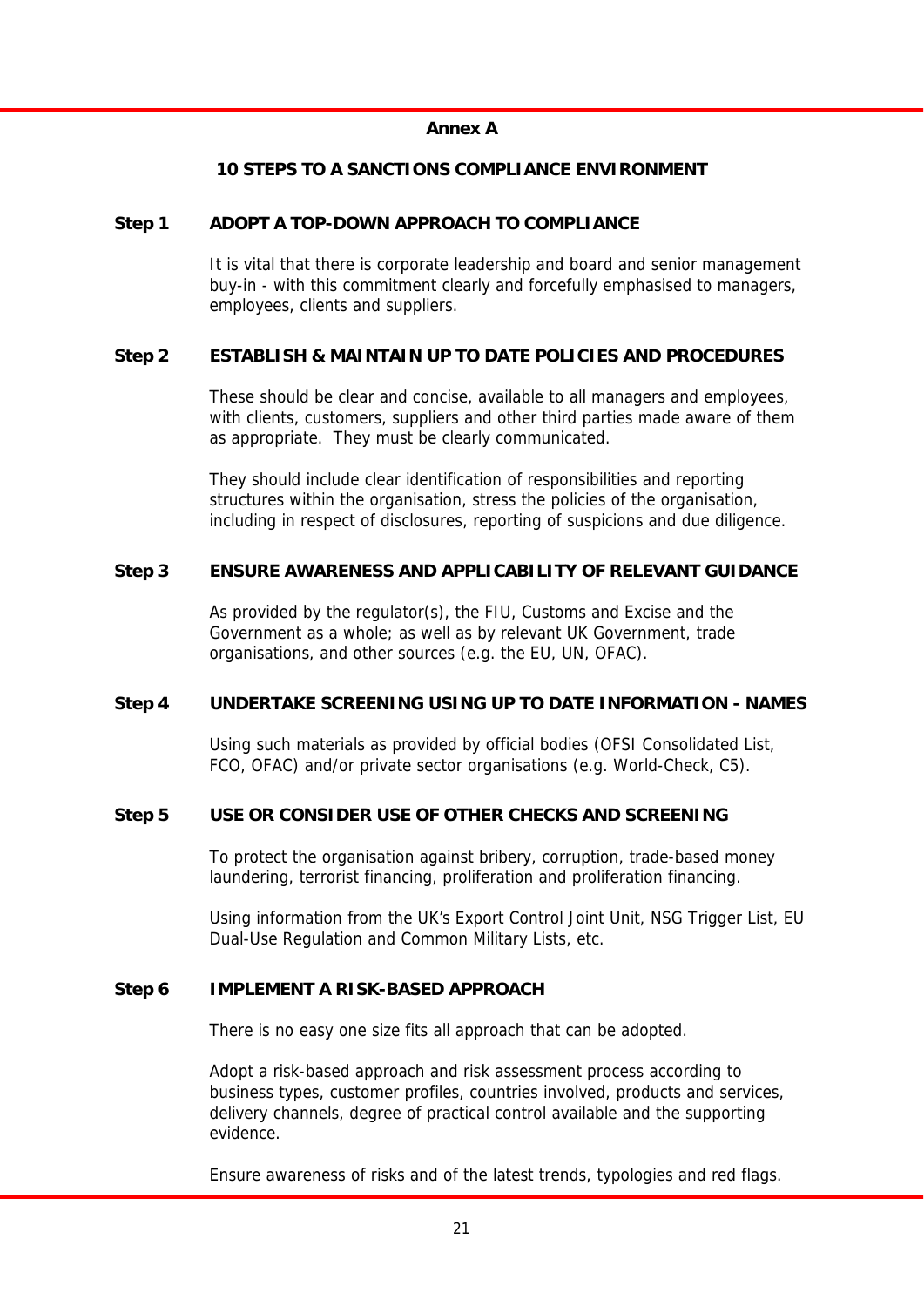## **Step 7 IF IN DOUBT - ASK**

The regulators, FIU and Customs and Excise are there to help; it is better to be safe than sorry.

#### **Step 8 MAINTAIN RECORDS OF CHECKS AND DISCLOSURES**

Including "false positives" and contacts with regulators, FIU and law enforcement.

## **Step 9 TRAIN AND KEEP UP TO DATE**

Regularly train and update employees and managers. Consider if (and how) to inform or educate third parties. Ensure your training and in-house knowledge is kept up to date. Require or encourage employees and managers to undertake external compliance training, undertake relevant CPD and to research and prepare training that can be used within the organisation and could be communicated to others outside the organisation. Encourage participation in local and national trade bodies and interaction with official bodies (including in for a such as the AML/CFT Advisory Group and the GSC AML Forum).

## **Step 10 DOCUMENT WHAT YOU DO AND HOW YOU ENSURE ITS ADEQUACY AND RELEVANCE**

As well as being useful as a part of any induction and ongoing training, this would also be of use to demonstrate to current or potential clients and customers your competency and commitment, as well as proving your credibility to regulators and other official bodies.

It could also prove useful when applying for forms of licensing, authorisation (e.g. if applying for AEO status or the equivalent) or approvals, or when required to demonstrate standards to other outside bodies (e.g. if seeking ISO or similar approvals).